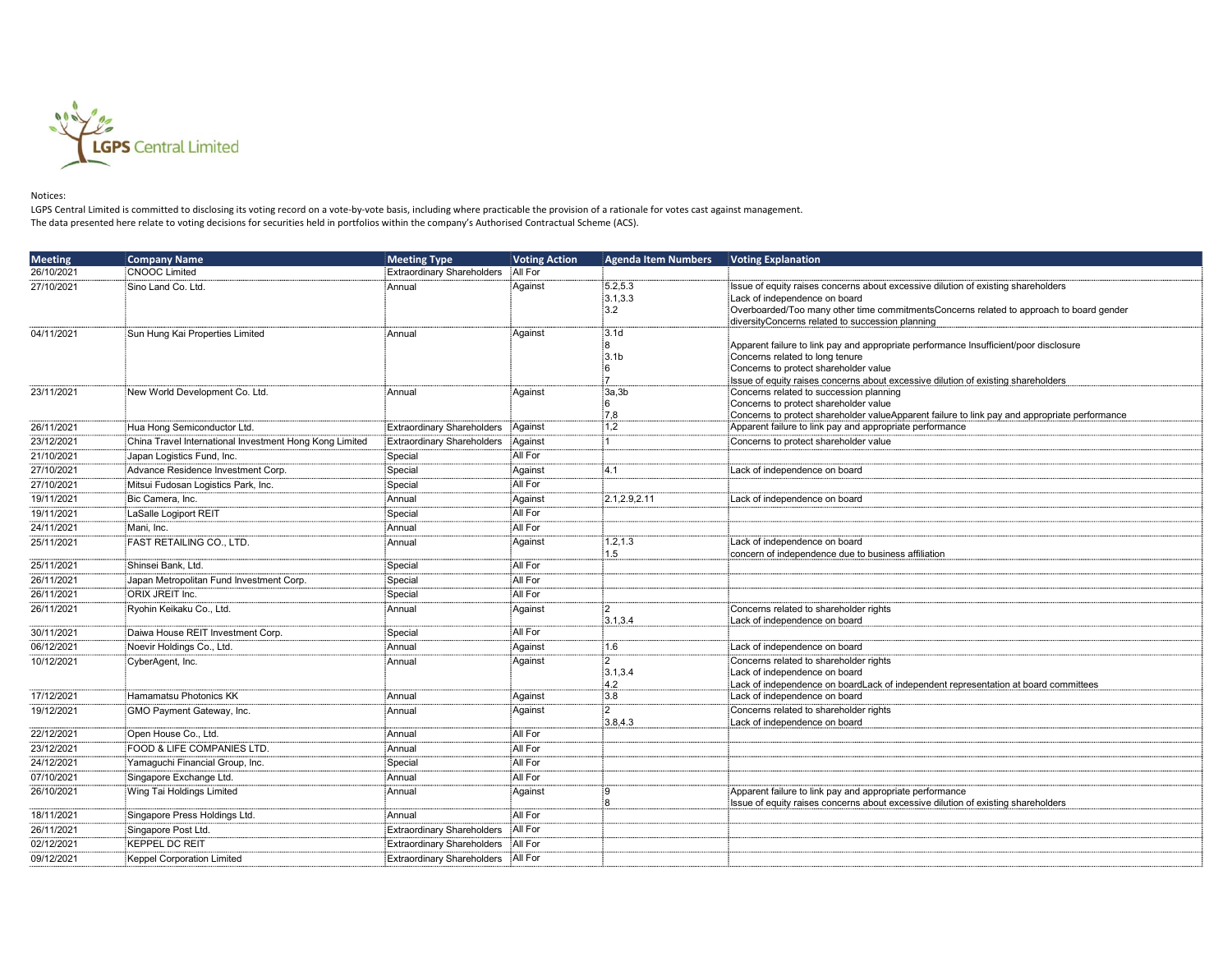| <b>Meeting</b> | <b>Company Name</b>                         | <b>Meeting Type</b>               | <b>Voting Action</b> | <b>Agenda Item Numbers</b>  | <b>Voting Explanation</b>                                                                                                                             |
|----------------|---------------------------------------------|-----------------------------------|----------------------|-----------------------------|-------------------------------------------------------------------------------------------------------------------------------------------------------|
| 15/12/2021     | Singapore Technologies Engineering Ltd.     | <b>Extraordinary Shareholders</b> | All For              |                             |                                                                                                                                                       |
| 08/10/2021     | KEPCO Plant Service & Engineering Co., Ltd. | Special                           | All For              |                             |                                                                                                                                                       |
| 12/10/2021     | SK Telecom Co., Ltd.                        | Special                           | All For              |                             |                                                                                                                                                       |
| 14/10/2021     | Korea Electric Power Corp.                  | Special                           | All For              |                             |                                                                                                                                                       |
| 25/10/2021     | SK Chemicals Co. Ltd.                       | Special                           | All For              |                             |                                                                                                                                                       |
|                |                                             |                                   | All For              |                             |                                                                                                                                                       |
| 29/10/2021     | SillaJen, Inc.                              | Special                           |                      |                             |                                                                                                                                                       |
| 12/11/2021     | KEPCO Plant Service & Engineering Co., Ltd. | Special                           | Against              | 1.2                         | Cumulative/slate voting in favour of individual candidates/slates                                                                                     |
| 17/11/2021     | Korea Gas Corp.                             | Special                           | All For              |                             |                                                                                                                                                       |
| 24/11/2021     | KEPCO Plant Service & Engineering Co., Ltd. | Special                           | All For              |                             |                                                                                                                                                       |
| 13/12/2021     | Hanssem Co., Ltd.                           | Special                           | All For              |                             |                                                                                                                                                       |
| 15/12/2021     | DL Holdings Co., Ltd.                       | Special                           | All For              |                             |                                                                                                                                                       |
| 16/12/2021     | HYBE Co., Ltd.                              | Special                           | Against              |                             | Issue of equity raises concerns about excessive dilution of existing shareholders                                                                     |
| 17/12/2021     | Kangwon Land, Inc.                          | Special                           | All For              |                             |                                                                                                                                                       |
| 20/12/2021     | Pan Ocean Co., Ltd.                         | Special                           | All For              |                             |                                                                                                                                                       |
| 01/10/2021     | China Development Financial Holding Corp.   | Special                           | All For              |                             |                                                                                                                                                       |
| 20/10/2021     | Foxconn Technology Co., Ltd.                | Special                           | Against              | 2.3                         | Concerns related to succession planning                                                                                                               |
| 05/11/2021     | Fubon Financial Holding Co., Ltd.           | Special                           | All For              |                             |                                                                                                                                                       |
| 12/10/2021     | Aurizon Holdings Ltd.                       | Annual                            | Against              | :4                          | Apparent failure to link pay & appropriate performance                                                                                                |
| 12/10/2021     | <b>CSL Limited</b>                          | Annual                            |                      | 3,4                         | Apparent failure to link pay & appropriate performance                                                                                                |
|                |                                             |                                   | Against              |                             |                                                                                                                                                       |
| 12/10/2021     | Telstra Corporation Limited                 | Annual                            | All For              |                             |                                                                                                                                                       |
| 13/10/2021     | Commonwealth Bank of Australia              | Annual                            | Against              | iЗ                          | Apparent failure to link pay & appropriate performance                                                                                                |
|                |                                             |                                   |                      | :5b                         | SH: For shareholder resolution, against management recommendation / Shareholder proposal promotes better<br>management of ESG opportunities and risks |
| 15/10/2021     | Treasury Wine Estates Limited               | Annual                            | Against              | :3                          | Apparent failure to link pay and appropriate performance                                                                                              |
| 19/10/2021     | <b>Brambles Limited</b>                     | Annual                            | Against              | :2                          |                                                                                                                                                       |
| 19/10/2021     | Cochlear Limited                            | Annual                            | Against              | 2.1, 4.1                    | Apparent failure to link pay and appropriate performance                                                                                              |
|                | :Dexus                                      | Annual                            | Against              | 1,2                         | Apparent failure to link pay and appropriate performance                                                                                              |
| 19/10/2021     |                                             |                                   |                      |                             | Concerns related to shareholder rights                                                                                                                |
| 19/10/2021     | <b>IDP Education Ltd.</b>                   | Annual                            | Against              | :3                          | Apparent failure to link pay and appropriate performance                                                                                              |
|                |                                             |                                   |                      | 2a,2b                       | Concerns related to approach to board gender diversity                                                                                                |
| 19/10/2021     | Stockland                                   | Annual                            | Against              | 6.7                         | Apparent failure to link pay and appropriate performance                                                                                              |
| 19/10/2021     | Tabcorp Holdings Limited                    | Annual                            | Against              | :3                          | Apparent failure to link pay and appropriate performance                                                                                              |
|                |                                             |                                   |                      | 2b                          | Concerns related to approach to board gender diversity                                                                                                |
| 20/10/2021     | Deterra Royalties Ltd.                      | Annual                            | Against              | 1,4                         | Apparent failure to link pay and appropriate performance                                                                                              |
| 20/10/2021     |                                             | Annual                            | Against              | 5<br>3.8                    | Concerns regarding Auditor tenure<br>Apparent failure to link pay and appropriate performance                                                         |
|                | Flight Centre Travel Group Limited          |                                   |                      | 1,2                         | Concerns related to approach to board gender diversity                                                                                                |
|                |                                             |                                   |                      | :9                          | Concerns related to shareholder rights                                                                                                                |
|                |                                             |                                   |                      |                             | Concerns to protect shareholder value                                                                                                                 |
| 20/10/2021     | Origin Energy Limited                       | Annual                            | Against              | 10d.10e.10f                 | SH: For shareholder resolution, against management recommendation / Shareholder proposal promotes better                                              |
|                |                                             |                                   |                      |                             | management of ESG opportunities and risks                                                                                                             |
| 21/10/2021     | <b>APA Group</b>                            | Annual                            | Against              |                             | Apparent failure to link pay and appropriate performance                                                                                              |
| 21/10/2021     | <b>Crown Resorts Limited</b>                | Annual                            | Against              | 3,4,5,6                     | Concerns related to Non-audit fees<br>Apparent failure to link pay & appropriate performance                                                          |
| 21/10/2021     |                                             | Annual                            |                      | 4,6                         |                                                                                                                                                       |
|                | Endeavour Group Ltd. (Australia)            |                                   | Against              | :2                          | Apparent failure to link pay and appropriate performance                                                                                              |
| 21/10/2021     | Magellan Financial Group Ltd.               | Annual                            | Against              |                             | Apparent failure to link pay and appropriate performance                                                                                              |
| 21/10/2021     | Orora Ltd.                                  | Annual                            | Against              | <sup>∶</sup> 3a,3b,4<br>∶2b | Apparent failure to link pay and appropriate performance<br>Concerns related to Non-audit fees                                                        |
|                |                                             |                                   |                      | 2a                          | Concerns related to inappropriate membership of committees                                                                                            |
| 21/10/2021     | Perpetual Limited                           | Annual                            | Against              | 1,6a,6b                     | Apparent failure to link pay & appropriate performance                                                                                                |
| 21/10/2021     | Transurban Group Ltd.                       | Annual                            | Against              | 3.4                         | Apparent failure to link pay and appropriate performance                                                                                              |
|                |                                             |                                   |                      | ∶2e                         | Concerns related to approach to board gender diversity                                                                                                |
| 21/10/2021     | <b>Wesfarmers Limited</b>                   | Annual                            | Against              | iЗ                          | Apparent failure to link pay and appropriate performance                                                                                              |
| 22/10/2021     | Cleanaway Waste Management Ltd.             | Annual                            | Against              | :2                          | Apparent failure to link pay & appropriate performance                                                                                                |
|                |                                             |                                   |                      | 3A                          | Concerns related to board gender diversity                                                                                                            |
| 22/10/2021     | Insurance Australia Group Ltd.              | Annual                            | Against              | ່:1                         | Apparent failure to link pay and appropriate performance                                                                                              |
| 27/10/2021     | <b>Woolworths Group Limited</b>             | Annual                            | All For              |                             |                                                                                                                                                       |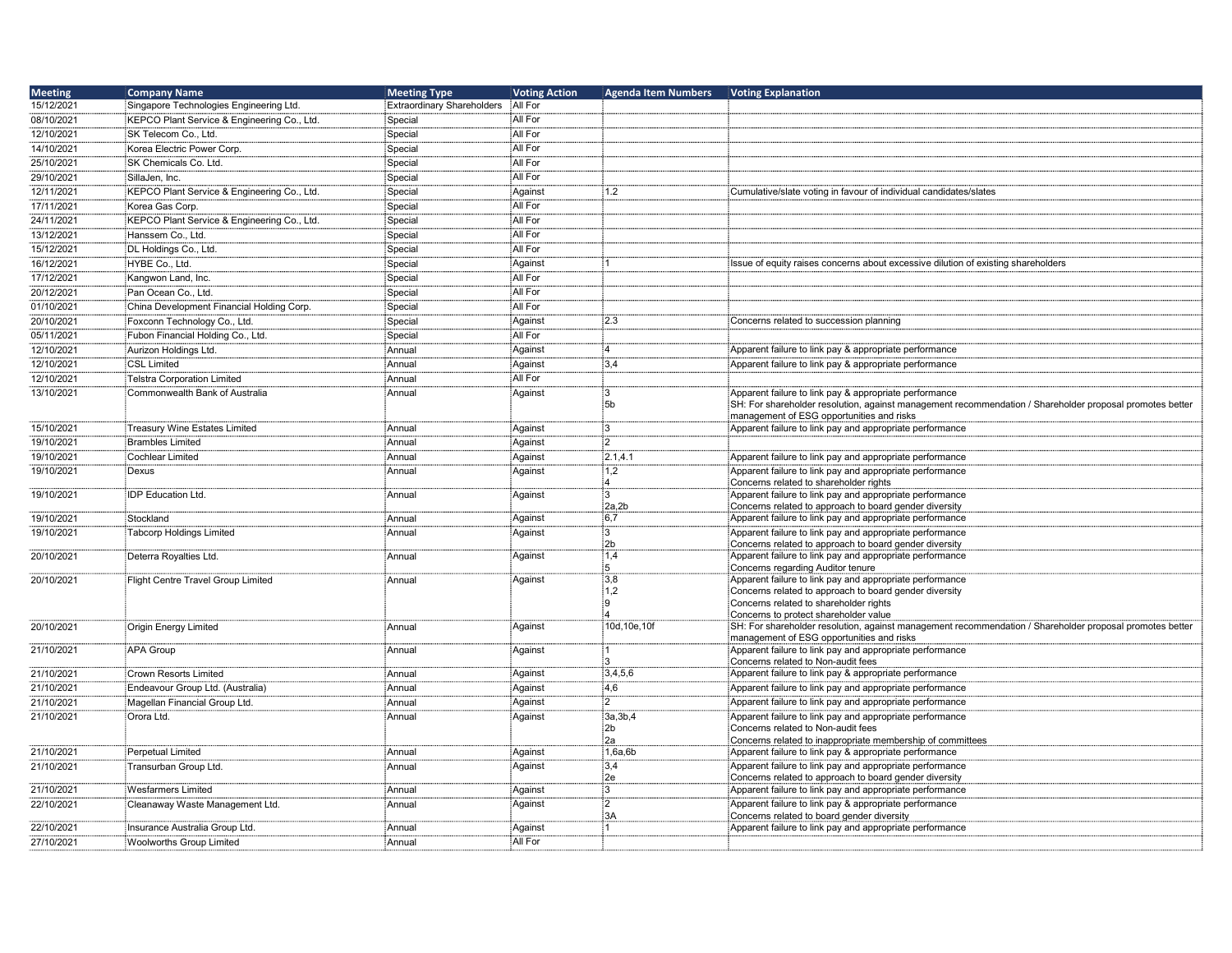| <b>Meeting</b> | <b>Company Name</b>                  | <b>Meeting Type</b> | <b>Voting Action</b> | <b>Agenda Item Numbers</b> | Voting Explanation                                                                                                                                                   |
|----------------|--------------------------------------|---------------------|----------------------|----------------------------|----------------------------------------------------------------------------------------------------------------------------------------------------------------------|
| 28/10/2021     | <b>Boral Limited</b>                 | Annual              | Against              | 3,4                        | Apparent failure to link pay and appropriate performance                                                                                                             |
|                |                                      |                     |                      | :2                         | Concerns related to inappropriate membership of committees                                                                                                           |
| 28/10/2021     | <b>Challenger Limited</b>            | Annual              | Against              | :3                         | Apparent failure to link pay & appropriate performance                                                                                                               |
| 28/10/2021     | JB Hi-Fi Limited                     | Annual              | Against              | 3,4a,4b<br>2a              | Apparent failure to link pay and appropriate performance<br>Concerns related to approach to board gender diversityConcerns related to approach to below-board gender |
|                |                                      |                     |                      |                            | diversity                                                                                                                                                            |
| 28/10/2021     | <b>Reece Limited</b>                 | Annual              | Against              | 1,3                        | Apparent failure to link pay and appropriate performance                                                                                                             |
|                |                                      |                     |                      | :2                         | Concerns related to inappropriate membership of committees                                                                                                           |
| 28/10/2021     | South32 Ltd.                         | Annual              | Against              | 2a, 2b, 3                  | Inadequate management of climate-related risks                                                                                                                       |
| 28/10/2021     | The Star Entertainment Group Limited | Annual              | Against              | :4                         | Apparent failure to link pay and appropriate performance                                                                                                             |
| 29/10/2021     | Carsales.Com Limited                 | Annual              | Against              | $\overline{2}$             | Apparent failure to link pay and appropriate performance                                                                                                             |
| 03/11/2021     | Domino's Pizza Enterprises Limited   | Annual              | Against              | 3a,3b<br>1,4,5             | Concerns related to approach to board gender diversity<br>Apparent failure to link pay and appropriate performance                                                   |
|                |                                      |                     |                      | ١R.                        | Concerns regarding Auditor tenure                                                                                                                                    |
| 03/11/2021     | <b>Worley Limited</b>                | Annual              | Against              | 3,4                        | Apparent failure to link pay and appropriate performance                                                                                                             |
|                |                                      |                     |                      | 2a                         | Overboarded/Too many other time commitments                                                                                                                          |
| 04/11/2021     | Domain Holdings Australia Ltd.       | Annual              | Against              | 1,5<br>3                   | Apparent failure to link pay and appropriate performance                                                                                                             |
| 04/11/2021     | Downer EDI Limited                   | Annual              | Against              | ١R.                        | Concerns related to approach to board gender diversityConcerns regarding Auditor tenure<br>Apparent failure to link pay and appropriate performance                  |
| 05/11/2021     | Qantas Airwavs Limited               | Annual              | Against              | 3.4                        | Apparent failure to link pay and appropriate performance                                                                                                             |
| 09/11/2021     | Bendigo and Adelaide Bank Limited    | Annual              | All For              |                            |                                                                                                                                                                      |
| 09/11/2021     | Fortescue Metals Group Ltd.          | Annual              | Against              | 1,5,6                      | Apparent failure to link pay and appropriate performance                                                                                                             |
|                |                                      |                     |                      |                            | SH: For shareholder resolution, against management recommendation / Shareholder proposal promotes better                                                             |
|                |                                      |                     |                      |                            | management of ESG opportunities and risks                                                                                                                            |
| 10/11/2021     | Beach Energy Limited                 | Annual              | Against              | 1,3                        | Apparent failure to link pay and appropriate performance                                                                                                             |
| 10/11/2021     | Coles Group Ltd.                     | Annual              | Against              | $\overline{3}$             | Apparent failure to link pay & appropriate performance                                                                                                               |
| 10/11/2021     | Newcrest Mining Ltd.                 | Annual              | Against              | :4                         | Apparent failure to link pay & appropriate performance                                                                                                               |
| 10/11/2021     | <b>Sims Limited</b>                  | Annual              | Against              | 4,5                        | Apparent failure to link pay and appropriate performance                                                                                                             |
|                |                                      |                     |                      |                            | Concerns related to inappropriate membership of committees                                                                                                           |
| 10/11/2021     | <b>Vicinity Centres</b>              | Annual              | Against              | 2,4<br>5b,6b               | Apparent failure to link pay & appropriate performance<br>Concerns about reducing shareholder rights                                                                 |
|                |                                      |                     |                      | 3с                         | Concerns related to board gender diversity                                                                                                                           |
|                |                                      |                     |                      | і3а                        | Lack of independence on board                                                                                                                                        |
| 11/11/2021     | <b>Ansell Limited</b>                | Annual              | All For              |                            |                                                                                                                                                                      |
| 11/11/2021     | <b>BHP Group Limited</b>             | Annual              | Against              | 20,23                      | Inadequate management of climate-related risks                                                                                                                       |
| 11/11/2021     | Charter Hall Group                   | Annual              | Against              | 3,6                        | Apparent failure to link pay and appropriate performance                                                                                                             |
| 11/11/2021     | Computershare Limited                | Annual              | Against              | 5                          | Apparent failure to link pay and appropriate performance                                                                                                             |
| 11/11/2021     | Qube Holdings Ltd.                   | Annual              | Against              | іЗ                         | Apparent failure to link pay & appropriate performance                                                                                                               |
|                |                                      |                     |                      | :2<br>: 1                  | Apparent failure to link pay & appropriate performance 2- Concerns about remuneration committee performance                                                          |
|                |                                      |                     |                      |                            | 3- Concerns related to board gender diversity<br>Concerns regarding Auditor tenure 2- Concerns related to inappropriate membership of committees                     |
| 11/11/2021     | <b>REA Group Ltd</b>                 | Annual              | Against              | 2,4a,4b                    | Apparent failure to link pay and appropriate performance                                                                                                             |
|                |                                      |                     |                      | 3b                         | Concerns related to inappropriate membership of committeesConcerns related to approach to board gender                                                               |
|                |                                      |                     |                      | ∶5b                        | diversityOverboarded/Too many other time commitments                                                                                                                 |
|                |                                      |                     |                      | :3                         | Concerns related to shareholder rights                                                                                                                               |
| 12/11/2021     | Lendlease Group                      | Annual              | Against              | ∶2b                        | Apparent failure to link pay and appropriate performance<br>Concerns regarding Auditor tenure                                                                        |
| 16/11/2021     | Mirvac Group                         | Annual              | Against              | 3.4                        | Apparent failure to link pay and appropriate performance                                                                                                             |
|                |                                      |                     |                      | 2.1,2.2                    | Concerns related to inappropriate membership of committees                                                                                                           |
| 17/11/2021     | Afterpay Limited                     | Annual              | Against              | 3                          | Apparent failure to link pay and appropriate performance                                                                                                             |
| 17/11/2021     |                                      | Annual              | Against              | 2A<br>3,4,5                | Concerns related to approach to board gender diversity<br>Apparent failure to link pay and appropriate performance                                                   |
|                | Platinum Asset Management Ltd.       |                     |                      |                            | Lack of independence on board                                                                                                                                        |
| 17/11/2021     | Seek Limited                         | Annual              | Against              | 2,4,5                      | Apparent failure to link pay and appropriate performance                                                                                                             |
| 17/11/2021     | Seven Group Holdings Limited         | Annual              | Against              | :4                         | Apparent failure to link pay and appropriate performance                                                                                                             |
|                |                                      |                     |                      | :3                         | Concerns related to approach to board gender diversity                                                                                                               |
|                |                                      |                     |                      | 6                          | Concerns to protect shareholder value                                                                                                                                |
| 18/11/2021     | <b>Altium Limited</b>                | Annual              | Against              | 2.6                        | Apparent failure to link pay & appropriate performance<br>Concerns about overall board structure                                                                     |
|                |                                      |                     |                      |                            | Concerns about reducing shareholder rights                                                                                                                           |
|                |                                      |                     |                      | iЗ                         | Concerns regarding Auditor tenure 2- Concerns related to Non-audit fees                                                                                              |
| 18/11/2021     | <b>Bluescope Steel Limited</b>       | Annual              | Against              | 2.4.5                      | Apparent failure to link pay and appropriate performance                                                                                                             |
|                |                                      |                     |                      |                            |                                                                                                                                                                      |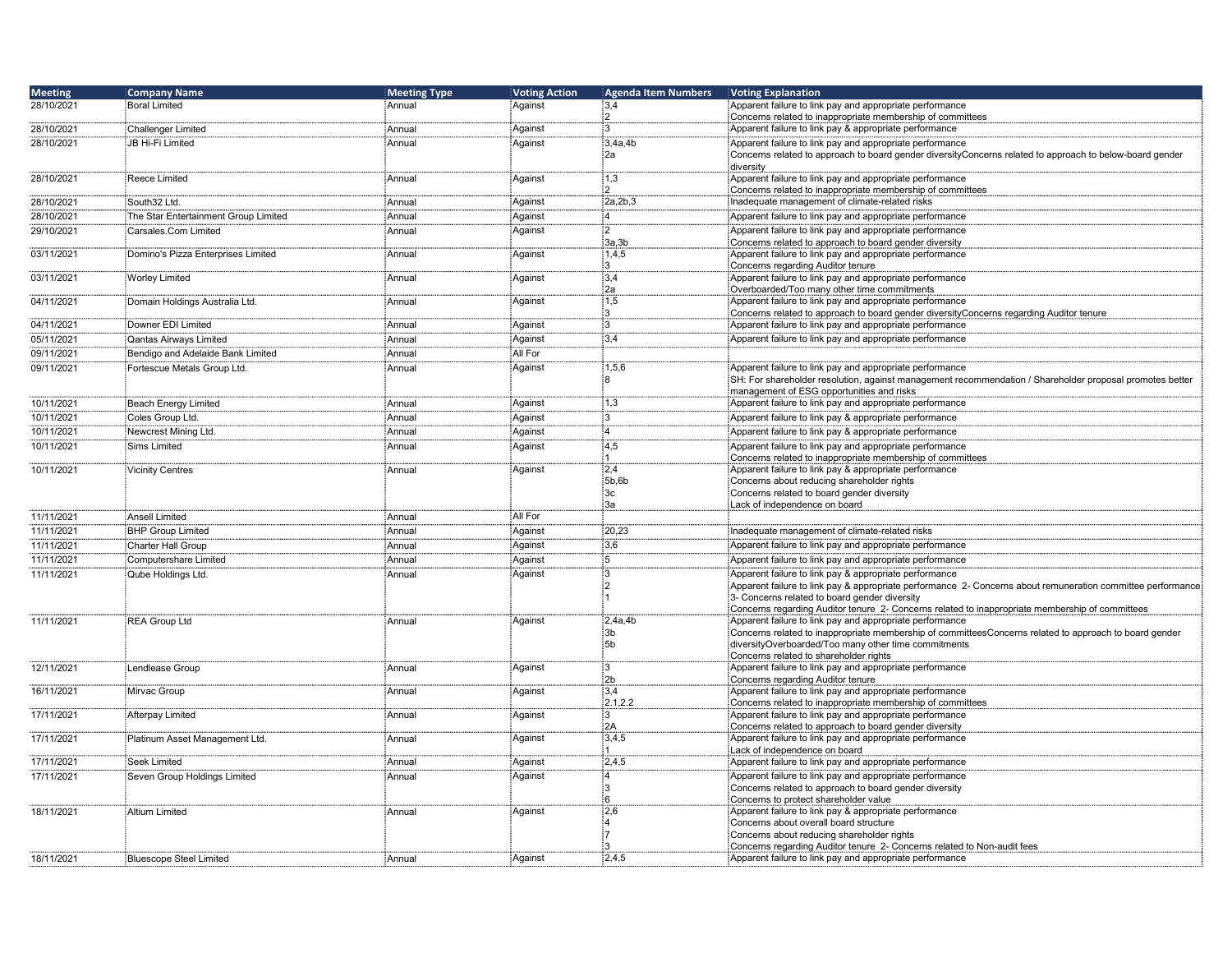| <b>Meeting</b> | <b>Company Name</b>                                 | <b>Meeting Type</b> | <b>Voting Action</b> | <b>Agenda Item Numbers</b> | Voting Explanation                                                                                                                                  |
|----------------|-----------------------------------------------------|---------------------|----------------------|----------------------------|-----------------------------------------------------------------------------------------------------------------------------------------------------|
| 18/11/2021     | iGoodman Group                                      | Annual              | Against              | 5,6,7,8                    | Apparent failure to link pay & appropriate performance                                                                                              |
|                |                                                     |                     |                      | ∃3a,3b                     | Concerns about overall board structure                                                                                                              |
|                |                                                     |                     |                      |                            | Concerns about remuneration committee performance                                                                                                   |
|                |                                                     |                     |                      |                            | Concerns regarding Auditor tenure                                                                                                                   |
| 18/11/2021     | <b>IGO Ltd.</b>                                     | Annual              | Against              | -4                         | Apparent failure to link pay and appropriate performance                                                                                            |
| 18/11/2021     | Medibank Private Ltd.                               | Annual              | Against              | :3                         | Apparent failure to link pay and appropriate performance                                                                                            |
| 18/11/2021     | Mineral Resources Limited                           | Annual              | All For              |                            |                                                                                                                                                     |
| 18/11/2021     | Northern Star Resources Ltd.                        | Annual              | Against              | 1.4                        | Apparent failure to link pay & appropriate performance                                                                                              |
| 18/11/2021     | Sonic Healthcare Limited                            | Annual              | Against              | 3,4,5                      | Apparent failure to link pay & appropriate performance                                                                                              |
| 19/11/2021     | NextDC Ltd.                                         | Annual              | Against              | 1,3                        | Apparent failure to link pay and appropriate performance                                                                                            |
|                |                                                     |                     |                      | 12                         | Concerns related to approach to board gender diversity                                                                                              |
| 19/11/2021     | Wisetech Global Ltd.                                | Annual              | Against              | :2                         | Apparent failure to link pay and appropriate performance                                                                                            |
|                |                                                     |                     |                      | i5                         | Concerns related to inappropriate membership of committeesConcerns regarding Auditor tenure                                                         |
|                |                                                     |                     |                      |                            | Concerns related to shareholder rights                                                                                                              |
| 22/11/2021     | Spark Infrastructure Group                          | Court               | All For              |                            |                                                                                                                                                     |
| 23/11/2021     | Brickworks Ltd.                                     | Annual              | Against              | $\frac{1}{2}$ .3           | Apparent failure to link pay and appropriate performance                                                                                            |
|                |                                                     |                     |                      | :5                         | Concerns related to shareholder rights                                                                                                              |
|                |                                                     |                     |                      |                            | Overboarded/Too many other time commitments Concerns related to approach to board gender diversity                                                  |
| 23/11/2021     | Pro Medicus Limited                                 | Annual              | Against              | 2,4<br>:3.2                | Apparent failure to link pay and appropriate performance<br>Concerns related to approach to board gender diversityConcerns regarding Auditor tenure |
| 24/11/2021     | Harvey Norman Holdings Ltd.                         | Annual              | Against              | :4                         | Concerns related to inappropriate membership of committeesConcerns related to approach to board gender                                              |
|                |                                                     |                     |                      | 3.5                        | diversityLack of independence on board                                                                                                              |
|                |                                                     |                     |                      |                            | Lack of independence on board                                                                                                                       |
| 24/11/2021     | Ramsay Health Care Limited                          | Annual              | Aqainst              | :2                         | Apparent failure to link pay and appropriate performance                                                                                            |
| 24/11/2021     | Shopping Centres Australasia Property Group RE Ltd. | Annual              | Against              | i 1                        | Apparent failure to link pay and appropriate performance                                                                                            |
| 25/11/2021     | <b>Evolution Mining Limited</b>                     | Annual              | Against              | 1,3,4                      | Apparent failure to link pay and appropriate performance                                                                                            |
| 25/11/2021     | Insignia Financial Ltd.                             | Annual              | Against              | $\overline{3.4}$           | Apparent failure to link pay and appropriate performance                                                                                            |
|                |                                                     |                     |                      |                            |                                                                                                                                                     |
| 07/12/2021     | Bank of Queensland Ltd.                             | Annual              | Against              | 3,4,5                      | Apparent failure to link pay & appropriate performance                                                                                              |
| 10/12/2021     | Washington H. Soul Pattinson and Company Limited    | Annual              | Against              | $^{12}$                    | Apparent failure to link pay and appropriate performance                                                                                            |
|                |                                                     |                     |                      | :6<br>3b,4                 | Concerns related to shareholder rights<br>Inadequate management of climate-related risks                                                            |
|                |                                                     |                     |                      | за                         | Inadequate management of climate-related risks Concerns related to approach to board gender diversity                                               |
| 14/12/2021     | Afterpay Limited                                    | Court               | All For              |                            |                                                                                                                                                     |
| 15/12/2021     | Westpac Banking Corp.                               | Annual              | Against              | 2,3                        |                                                                                                                                                     |
|                |                                                     |                     |                      | ÷6b                        | SH: For shareholder resolution, against management recommendation / Shareholder proposal promotes better                                            |
|                |                                                     |                     |                      |                            | management of ESG opportunities and risks                                                                                                           |
| 16/12/2021     | Australia and New Zealand Banking Group Limited     | Annual              | Against              | :3,4                       |                                                                                                                                                     |
|                |                                                     |                     |                      | ะค                         | SH: For shareholder resolution, against management recommendation / Shareholder proposal promotes better                                            |
|                |                                                     |                     |                      |                            | management of ESG opportunities and risks                                                                                                           |
| 16/12/2021     | Orica Ltd.                                          | Annual              | Against              | із.                        | Apparent failure to link pay and appropriate performance                                                                                            |
| 17/12/2021     | <b>Incitec Pivot Limited</b>                        | Annual              | Against              | :4                         | Apparent failure to link pay and appropriate performance                                                                                            |
|                |                                                     |                     |                      | ∲6b                        | Inadequate management of climate-related risks                                                                                                      |
| 17/12/2021     | National Australia Bank Limited                     | Annual              | Against              | 3,4b<br>∶5b                | SH: For shareholder resolution, against management recommendation / Shareholder proposal promotes better                                            |
|                |                                                     |                     |                      |                            | management of ESG opportunities and risks                                                                                                           |
| 17/12/2021     | Nufarm Limited                                      | Annual              | Aqainst              | :2                         | Apparent failure to link pay and appropriate performance                                                                                            |
| 06/10/2021     | Meridian Energy Limited                             | Annual              | All For              |                            |                                                                                                                                                     |
| 19/10/2021     |                                                     |                     | All For              |                            |                                                                                                                                                     |
|                | Fletcher Building Limited                           | Annual              |                      |                            |                                                                                                                                                     |
| 21/10/2021     | Auckland International Airport Limited              | Annual              | Against              | :2.5                       | Concerns regarding Auditor tenure                                                                                                                   |
| 28/10/2021     | Air New Zealand Limited                             | Annual              | Against              | :2                         | Concerns regarding Auditor tenure                                                                                                                   |
| 29/10/2021     | SKYCITY Entertainment Group Limited                 | Annual              | Against              | :4                         | Concerns regarding Auditor tenure                                                                                                                   |
| 05/11/2021     | Spark New Zealand Ltd.                              | Annual              | All For              |                            |                                                                                                                                                     |
| 10/11/2021     | <b>Contact Energy Limited</b>                       | Annual              | All For              |                            |                                                                                                                                                     |
| 17/11/2021     | The a2 Milk Company Limited                         | Annual              | Against              | :4                         | Concerns regarding Auditor tenure                                                                                                                   |
| 22/10/2021     | Haitong International Securities Group Limited      | Special             | All For              |                            |                                                                                                                                                     |
| 22/11/2021     | <b>NWS Holdings Limited</b>                         | Annual              | Against              | :8                         |                                                                                                                                                     |
|                |                                                     |                     |                      | :5,7                       | Issue of equity raises concerns about excessive dilution of existing shareholders                                                                   |
|                |                                                     |                     |                      | 3a, 3b, 3c, 3d, 3e, 3f     | Lack of independence on board                                                                                                                       |
|                |                                                     |                     |                      |                            |                                                                                                                                                     |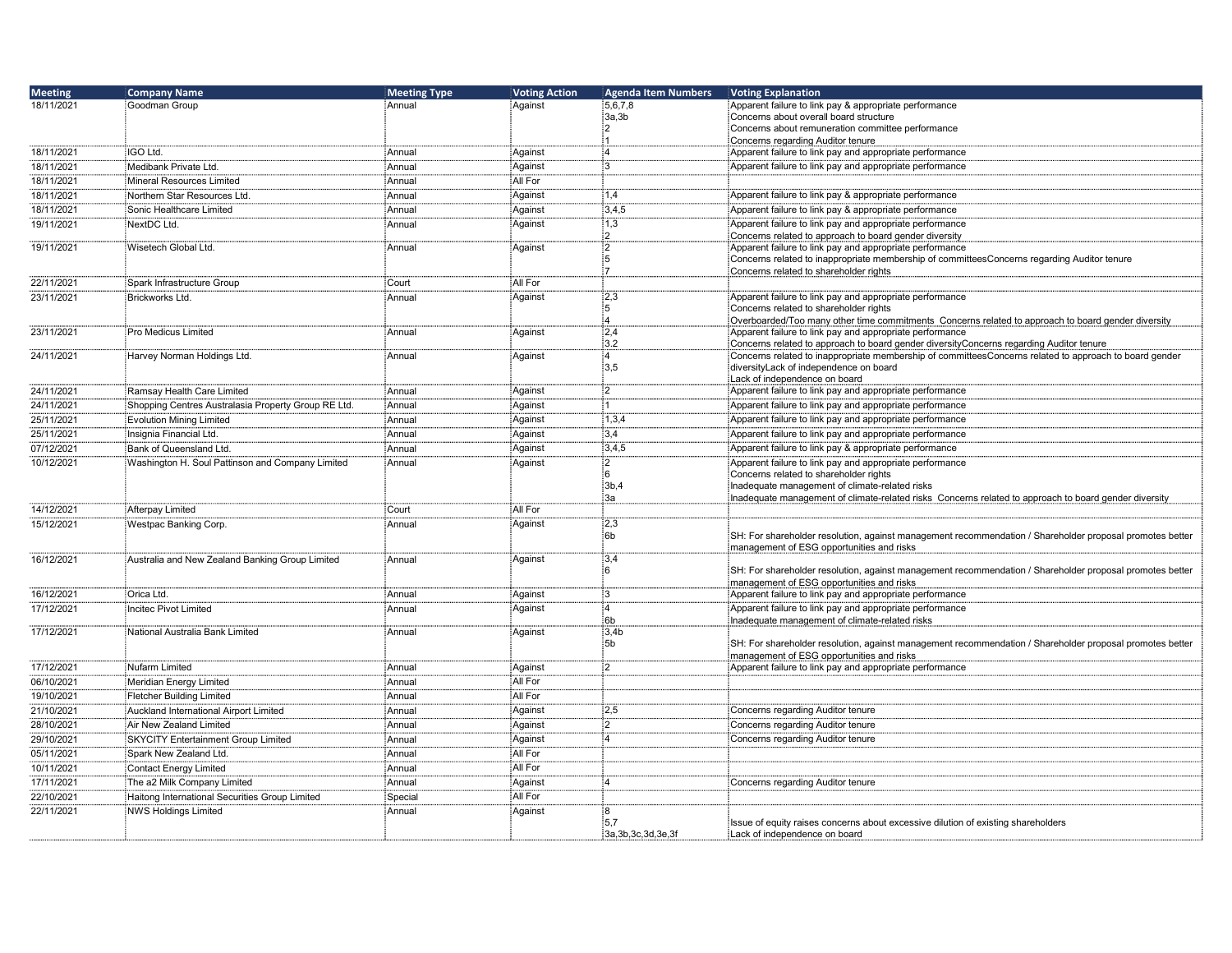| <b>Meeting</b>           | <b>Company Name</b>                                                    | <b>Meeting Type</b>                                                    | <b>Voting Action</b> | <b>Agenda Item Numbers</b>     | <b>Voting Explanation</b>                                                                                   |
|--------------------------|------------------------------------------------------------------------|------------------------------------------------------------------------|----------------------|--------------------------------|-------------------------------------------------------------------------------------------------------------|
| 06/12/2021               | Nine Dragons Paper Holdings Ltd.                                       | Annual                                                                 | Against              | 3a4                            | Inadequate management of climate-related risksConcerns related to approach to board gender diversity        |
|                          |                                                                        |                                                                        |                      | 3a5:                           | Inadequate management of climate-related risksConcerns related to approach to board gender diversityLack of |
|                          |                                                                        |                                                                        |                      | 5a,5c<br>3a2,3a3               | independence on board<br>Issue of equity raises concerns about excessive dilution of existing shareholders  |
|                          |                                                                        |                                                                        |                      |                                | Lack of independence on board                                                                               |
| 01/10/2021               | Xpart SA                                                               | <b>Extraordinary Shareholders</b>                                      | All For              |                                |                                                                                                             |
| 13/10/2021               | Vibra Energia SA                                                       | <b>Extraordinary Shareholders</b>                                      | Abstain              | 6,7,8,9,10,11,12,13            | Cumulative/slate voting in favour of individual candidates/slates                                           |
|                          |                                                                        |                                                                        |                      | 1,3,4.1,4.2,4.3,4.4,4.5,4.6,4. | Insufficient/poor disclosure                                                                                |
|                          |                                                                        |                                                                        | Against              | 7,4.8,4.9<br>2.7               | Concerns related to approach to board gender diversity                                                      |
| 25/10/2021               | Suzano SA                                                              | <b>Extraordinary Shareholders</b>                                      | All For              |                                |                                                                                                             |
| 04/11/2021               | Lojas Renner SA                                                        | <b>Extraordinary Shareholders</b>                                      | Against              | 16                             | Apparent failure to link pay and appropriate performance                                                    |
| 18/11/2021               | Raia Drogasil SA                                                       | <b>Extraordinary Shareholders</b>                                      | All For              |                                |                                                                                                             |
| 25/11/2021               | Banco Inter SA                                                         | <b>Extraordinary Shareholders</b>                                      | Against              |                                | Double voting rights Concerns to protect shareholder value                                                  |
|                          |                                                                        |                                                                        |                      | 1,2,3,4,6,7,8                  | Double voting rightsConcerns to protect shareholder value                                                   |
| 09/12/2021               | B3 SA-Brasil, Bolsa, Balcao                                            | <b>Extraordinary Shareholders</b>                                      | All For              |                                |                                                                                                             |
| 22/12/2021               | Atacadao SA                                                            | <b>Extraordinary Shareholders</b>                                      | All For              |                                |                                                                                                             |
| 22/12/2021               | BB Seguridade Participacoes SA                                         | <b>Extraordinary Shareholders</b>                                      | Abstain<br>Against   | 7,8.1,8.2,8.3,8.4,9<br>6.2     |                                                                                                             |
| 12/10/2021               | China Mengniu Dairy Co., Ltd.                                          | <b>Extraordinary Shareholders</b>                                      | All For              |                                |                                                                                                             |
| 29/10/2021               | Haitian International Holdings Limited                                 | <b>Extraordinary Shareholders</b>                                      | All For              |                                |                                                                                                             |
| 03/11/2021               | ESR Cayman Ltd.                                                        | <b>Extraordinary Shareholders</b>                                      | Against              | 2,3,4                          | Concerns related to board gender diversity                                                                  |
| 17/11/2021               | Farfetch Ltd.                                                          | Annual                                                                 | All For              |                                |                                                                                                             |
| 22/11/2021               | StoneCo Ltd.                                                           | Annual                                                                 | Against              | :2                             | Inappropriate bundling of election of directors on a single vote                                            |
| 26/11/2021               | Towngas China Co. Ltd.                                                 | <b>Extraordinary Shareholders</b>                                      | All For              |                                |                                                                                                             |
| 06/12/2021               | Geely Automobile Holdings Limited                                      | <b>Extraordinary Shareholders</b>                                      | Against              | iЗ                             |                                                                                                             |
| 07/12/2021               | Baidu, Inc.                                                            | <b>Extraordinary Shareholders</b>                                      | All For              |                                |                                                                                                             |
| 09/12/2021               | Kingsoft Corp. Ltd.                                                    | <b>Extraordinary Shareholders</b>                                      | Against              |                                | Concerns to protect shareholder valueApparent failure to link pay and appropriate performance               |
| 16/12/2021               | :Autohome, Inc.                                                        | Annual                                                                 | All For              |                                |                                                                                                             |
| 17/12/2021               | Geely Automobile Holdings Limited                                      | <b>Extraordinary Shareholders</b>                                      | All For              |                                |                                                                                                             |
| 23/12/2021               | Lee & Man Paper Manufacturing Limited                                  | <b>Extraordinary Shareholders</b>                                      | All For              |                                |                                                                                                             |
| 27/12/2021               | JOYY, Inc.                                                             | Annual                                                                 | Against              |                                | Concerns to protect shareholder value                                                                       |
| 08/10/2021               | Cencosud SA                                                            | <b>Extraordinary Shareholders</b>                                      | Against              | 1,2                            | Concerns to protect shareholder value                                                                       |
| 24/11/2021               | Compania Cervecerias Unidas SA                                         | <b>Extraordinary Shareholders</b>                                      | Against              |                                | Concerns to protect shareholder value                                                                       |
| 15/10/2021               | Hangzhou Tigermed Consulting Co., Ltd.                                 | <b>Extraordinary Shareholders</b>                                      | All For              |                                |                                                                                                             |
| 15/10/2021               | Hangzhou Tigermed Consulting Co., Ltd.                                 | <b>Extraordinary Shareholders</b>                                      | All For              |                                |                                                                                                             |
| 20/10/2021               | China Petroleum & Chemical Corporation                                 | <b>Extraordinary Shareholders</b>                                      | All For              |                                |                                                                                                             |
| 21/10/2021               | PetroChina Company Limited                                             | <b>Extraordinary Shareholders</b>                                      | Against              | 1,2                            | Concerns related to board gender diversity                                                                  |
| 22/10/2021               | China Shenhua Energy Company Limited                                   | <b>Extraordinary Shareholders</b>                                      | All For              |                                |                                                                                                             |
| 25/10/2021               | Luxshare Precision Industry Co. Ltd.                                   | Special                                                                | Against              | 2,3,4                          | Apparent failure to link pay and appropriate performance                                                    |
| 26/10/2021               | Weichai Power Co., Ltd.                                                | <b>Extraordinary Shareholders</b>                                      | Against              | 4,5,6,11,12                    | Insufficient/poor disclosure                                                                                |
| 28/10/2021               | Bank of Communications Co., Ltd.                                       | <b>Extraordinary Shareholders</b>                                      | All For              |                                |                                                                                                             |
| 28/10/2021               | People's Insurance Co. (Group) of China Ltd.                           | <b>Extraordinary Shareholders</b>                                      | All For              |                                |                                                                                                             |
| 28/10/2021               | PICC Property & Casualty Co., Ltd.                                     | <b>Extraordinary Shareholders</b>                                      | Against              |                                | Concerns related to board gender diversity                                                                  |
| 01/11/2021               | Shenzhen Topband Co., Ltd.                                             | Special                                                                | Against              | 1,2,3                          | Concerns to protect shareholder value                                                                       |
| 08/11/2021               | Anhui Conch Cement Company Limited                                     | <b>Extraordinary Shareholders</b>                                      | Against              |                                | Concerns related to board gender diversity                                                                  |
| 09/11/2021               | Zhuzhou CRRC Times Electric Co., Ltd.                                  | <b>Extraordinary Shareholders</b>                                      | All For              |                                |                                                                                                             |
| 10/11/2021               | LB Group Co., Ltd.                                                     | Special                                                                | All For              |                                |                                                                                                             |
| 11/11/2021               | Agricultural Bank of China Limited                                     | <b>Extraordinary Shareholders</b>                                      | Against              | :3,4                           | Concerns related to board gender diversity                                                                  |
| 12/11/2021               | China Longyuan Power Group Corp. Ltd.                                  | <b>Extraordinary Shareholders</b>                                      | Against              | 1.1                            | Concerns related to approach to board gender diversity                                                      |
| 19/11/2021               | China National Building Material Co., Ltd.                             | <b>Extraordinary Shareholders</b>                                      | Against              | 1n<br>19.1                     | Inadequate management of climate-related risks                                                              |
| 23/11/2021<br>25/11/2021 | Focus Media Information Technology Co., Ltd.                           | Special                                                                | Against<br>All For   |                                | Concerns related to approach to board gender diversityCombined CEO/Chair                                    |
| 30/11/2021               | Industrial and Commercial Bank of China Limited<br>BYD Company Limited | <b>Extraordinary Shareholders</b><br><b>Extraordinary Shareholders</b> | All For              |                                |                                                                                                             |
| 07/12/2021               | Shanghai Fosun Pharmaceutical (Group) Co., Ltd.                        | <b>Extraordinary Shareholders</b>                                      | Against              | ∶2a                            | Concerns related to board gender diversity                                                                  |
|                          |                                                                        |                                                                        |                      |                                |                                                                                                             |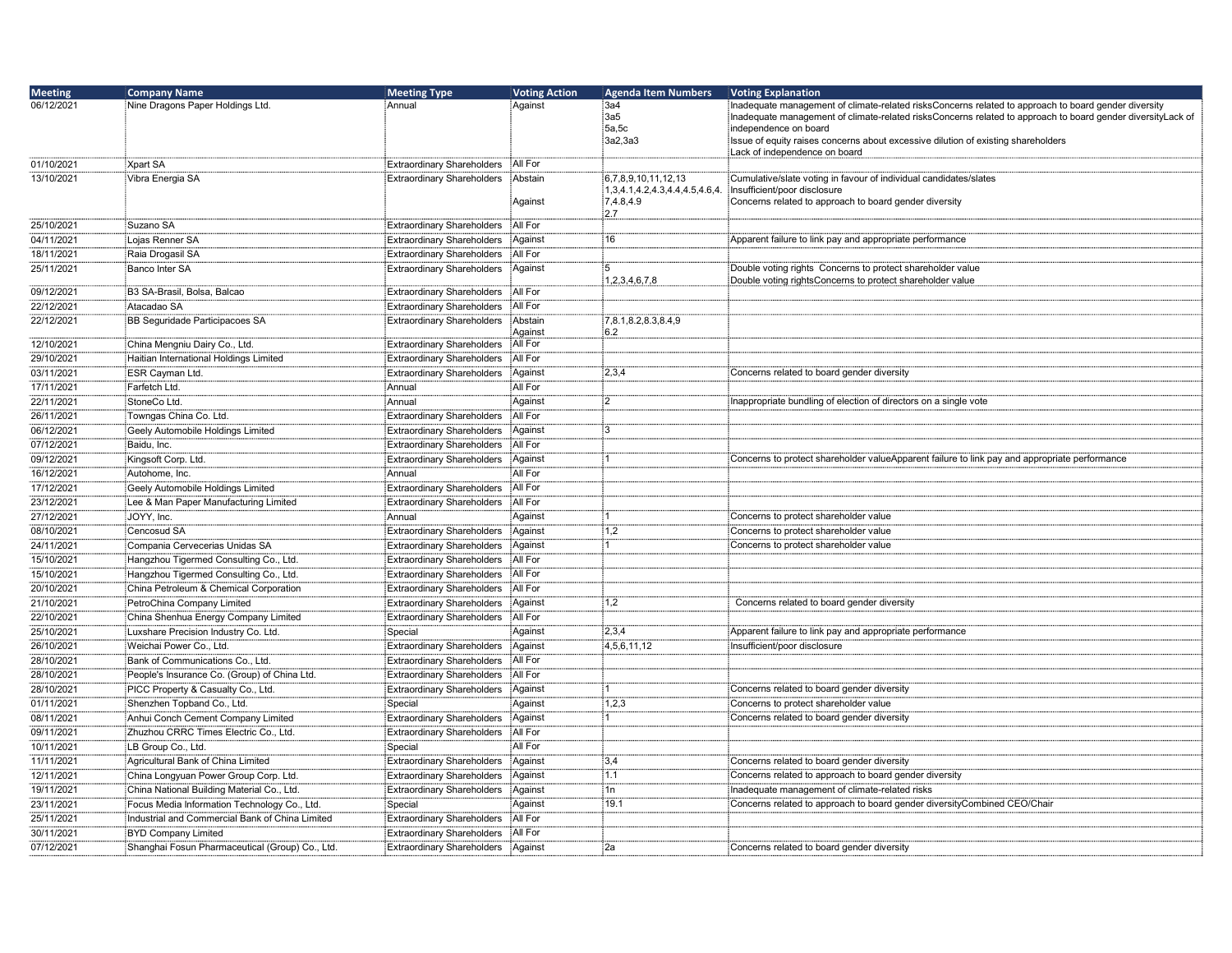| <b>Meeting</b> | <b>Company Name</b>                             | <b>Meeting Type</b>               | <b>Voting Action</b> | <b>Agenda Item Numbers</b> | <b>Voting Explanation</b>                                                             |
|----------------|-------------------------------------------------|-----------------------------------|----------------------|----------------------------|---------------------------------------------------------------------------------------|
| 10/12/2021     | Shenzhen YUTO Packaging Technology Co., Ltd.    | Special                           | All For              |                            |                                                                                       |
| 15/12/2021     | LB Group Co., Ltd.                              | Special                           | All For              |                            |                                                                                       |
| 16/12/2021     | Dian Diagnostics Group Co. Ltd.                 | Special                           | Against              | 1,2,3                      | Apparent failure to link pay and appropriate performance                              |
|                |                                                 |                                   |                      | 8,9,10,11,12,13,14,15      | Insufficient/poor disclosure                                                          |
| 20/12/2021     | China Construction Bank Corporation             | <b>Extraordinary Shareholders</b> | All For              |                            |                                                                                       |
| 21/12/2021     | Aluminum Corporation of China Limited           | <b>Extraordinary Shareholders</b> | All For              |                            |                                                                                       |
| 24/12/2021     | LB Group Co., Ltd.                              | Special                           | Against              | :2                         | Concerns related to shareholder rights                                                |
| 27/12/2021     | Jiangsu Hengrui Pharmaceuticals Co., Ltd.       | Special                           | All For              |                            | Concerns to protect shareholder value                                                 |
| 27/12/2021     | Shenzhen Topband Co., Ltd.                      | Special                           | All For              |                            |                                                                                       |
| 28/12/2021     | China Everbright Bank Co. Ltd.                  | <b>Extraordinary Shareholders</b> | All For              |                            |                                                                                       |
| 28/12/2021     | ZhongAn Online P&C Insurance Co., Ltd.          | <b>Extraordinary Shareholders</b> | Against              | :2                         | Concerns related to board gender diversity                                            |
| 29/12/2021     | China Jushi Co. Ltd.                            | Special                           | All For              |                            |                                                                                       |
| 29/12/2021     | People's Insurance Co. (Group) of China Ltd.    | <b>Extraordinary Shareholders</b> | Aqainst              | $^{12}$                    | Concerns related to shareholder rights                                                |
| 29/12/2021     | PICC Property & Casualty Co., Ltd.              | Extraordinary Shareholders        | Against              |                            |                                                                                       |
|                |                                                 |                                   |                      |                            | Concerns related to board gender diversity                                            |
| 30/12/2021     | China National Building Material Co., Ltd.      | <b>Extraordinary Shareholders</b> | All For              |                            |                                                                                       |
| 30/12/2021     | China Railway Group Limited                     | <b>Extraordinary Shareholders</b> | Against              | 1,2,3,4,5                  | Concerns to protect shareholder value                                                 |
| 30/12/2021     | Shandong Weigao Group Medical Polymer Co. Ltd.  | <b>Extraordinary Shareholders</b> | All For              |                            |                                                                                       |
| 30/12/2021     | Zhejiang Supor Co., Ltd.                        | Special                           | All For              |                            |                                                                                       |
| 31/12/2021     | Huaxin Cement Co., Ltd.                         | Special                           | All For              |                            |                                                                                       |
| 22/10/2021     | Interconexion Electrica SA ESP                  | <b>Extraordinary Shareholders</b> | All For              |                            |                                                                                       |
| 09/12/2021     | Grupo de Inversiones Suramericana SA            | <b>Extraordinary Shareholders</b> | All For              |                            |                                                                                       |
| 02/11/2021     | Komercni banka, a.s.                            | Special                           | All For              |                            |                                                                                       |
| 20/12/2021     | MONETA Money Bank, a.s.                         | Special                           | All For              |                            |                                                                                       |
| 15/10/2021     | OTP Bank Nyrt                                   | Special                           | All For              |                            |                                                                                       |
| 22/12/2021     | MOL Hungarian Oil & Gas Plc                     | Special                           | Against              | 1,2,3,4,5,6                | Insufficient/poor disclosure                                                          |
| 19/10/2021     | Reliance Industries Ltd.                        | Special                           | Against              |                            | Lack of independence on board                                                         |
| 24/10/2021     | Eicher Motors Limited                           | Special                           | All For              |                            |                                                                                       |
| 10/11/2021     | Housing Development Finance Corporation Limited | Special                           | All For              |                            |                                                                                       |
| 16/11/2021     | Grasim Industries Ltd.                          | Special                           | All For              |                            |                                                                                       |
| 28/11/2021     | HCL Technologies Limited                        | Special                           | All For              |                            |                                                                                       |
| 02/12/2021     | Colgate-Palmolive (India) Limited               | Special                           | Against              |                            | Lack of independence on boardApparent failure to link pay and appropriate performance |
| 02/12/2021     | Motherson Sumi Systems Limited                  | Special                           | All For              |                            |                                                                                       |
| 27/12/2021     | Muthoot Finance Limited                         | Special                           | All For              |                            |                                                                                       |
| 29/12/2021     | Hero Motocorp Limited                           | Special                           | All For              |                            |                                                                                       |
| 30/12/2021     | Grasim Industries Ltd.                          | Special                           | Against              |                            | Lack of independence on board                                                         |
| 31/12/2021     | ICICI Lombard General Insurance Co. Ltd.        | Special                           | All For              |                            |                                                                                       |
| 01/11/2021     | PT Unilever Indonesia Tbk                       | <b>Extraordinary Shareholders</b> | All For              |                            |                                                                                       |
| 21/10/2021     | Bank Hapoalim BM                                | Annual                            | Abstain              | 3.2,4.1                    | Cumulative/slate voting in favour of individual candidates/slates                     |
| 08/11/2021     | Wix.com Ltd.                                    | Annual                            | Against<br>All For   | A, B1, B2                  | Administrative declaration                                                            |
| 27/10/2021     | Hong Leong Bank Bhd.                            | Annual                            | All For              |                            |                                                                                       |
| 18/11/2021     | Dialog Group Bhd                                | : Annual                          | All For              |                            |                                                                                       |
| 18/11/2021     | Sime Darby Bhd.                                 | Annual                            | All For              |                            |                                                                                       |
| 07/10/2021     | Grupo Financiero Inbursa SAB de CV              | <b>Ordinary Shareholders</b>      | All For              |                            |                                                                                       |
| 19/11/2021     | Grupo Financiero Banorte SAB de CV              | <b>Ordinary Shareholders</b>      | All For              |                            |                                                                                       |
| 07/12/2021     | Oil Search Ltd.                                 | Court                             | All For              |                            |                                                                                       |
| 12/10/2021     | Powszechna Kasa Oszczednosci Bank Polski SA     | Special                           | All For              |                            |                                                                                       |
| 12/10/2021     | Powszechny Zaklad Ubezpieczen SA                | Special                           | Against              | 5.1, 5.2, 6                | Insufficient/poor disclosure                                                          |
| 16/11/2021     | Cyfrowy Polsat SA                               | Special                           | Against              | :6                         | Concerns to protect shareholder value                                                 |
| 22/11/2021     | VTB Bank PJSC                                   | Special                           | All For              |                            |                                                                                       |
| 26/11/2021     | Novolipetsk Steel                               | Special                           | All For              |                            |                                                                                       |
| 02/12/2021     | Oil Co. LUKOIL PJSC                             | Special                           | All For              |                            |                                                                                       |
|                |                                                 |                                   |                      |                            |                                                                                       |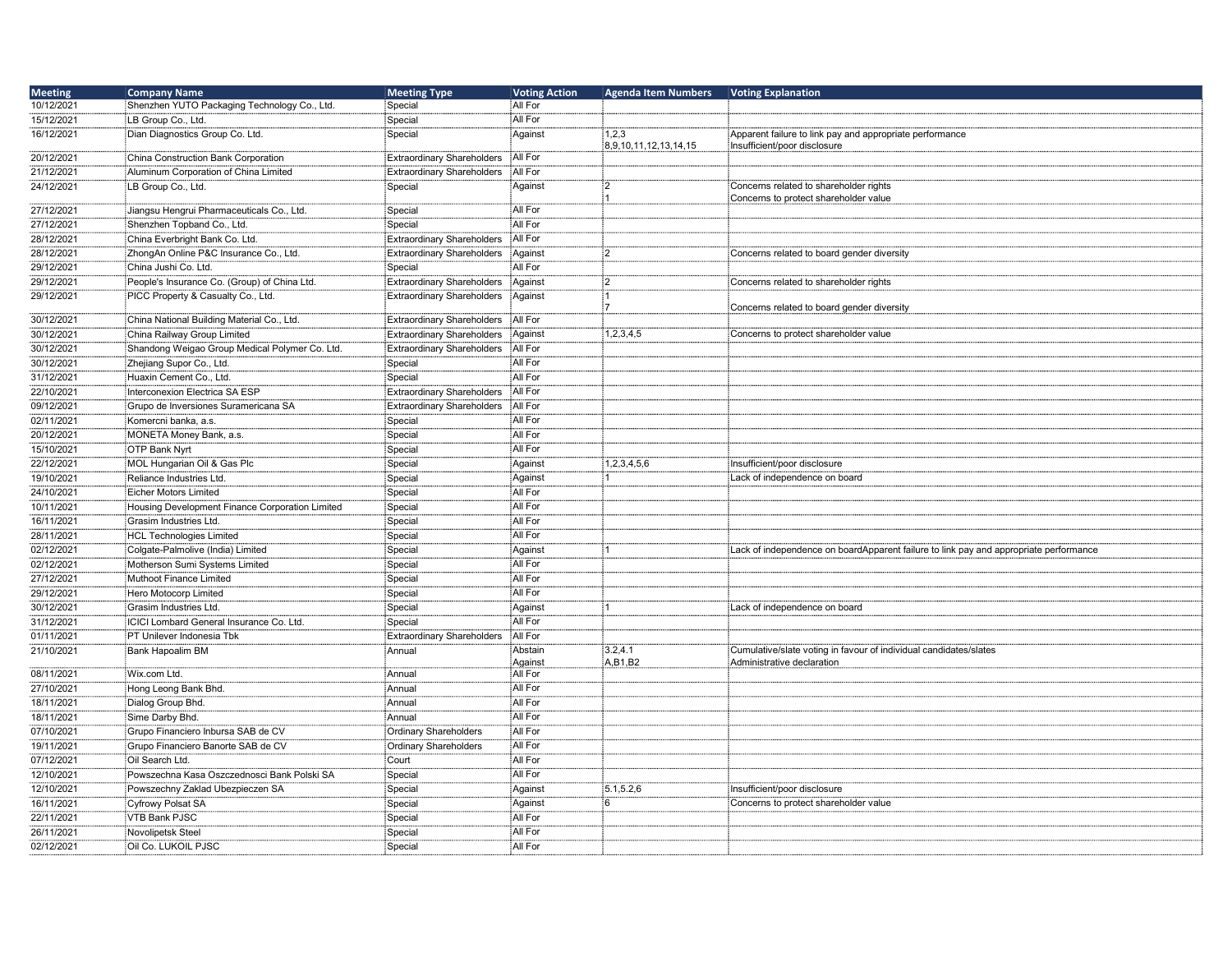| <b>Meeting</b> | <b>Company Name</b>                             | <b>Meeting Type</b>               | <b>Voting Action</b> | <b>Agenda Item Numbers</b>                                                                                                                               | Voting Explanation                                                                                                                                                                                                                                                                                    |
|----------------|-------------------------------------------------|-----------------------------------|----------------------|----------------------------------------------------------------------------------------------------------------------------------------------------------|-------------------------------------------------------------------------------------------------------------------------------------------------------------------------------------------------------------------------------------------------------------------------------------------------------|
| 02/12/2021     | Oil Co. LUKOIL PJSC                             | Special                           | All For              |                                                                                                                                                          |                                                                                                                                                                                                                                                                                                       |
| 03/12/2021     | Severstal PAO                                   | Special                           | All For              |                                                                                                                                                          |                                                                                                                                                                                                                                                                                                       |
| 08/12/2021     | PhosAgro PJSC                                   | Special                           | All For              |                                                                                                                                                          |                                                                                                                                                                                                                                                                                                       |
| 16/12/2021     | Magnit PJSC                                     | Special                           | All For              |                                                                                                                                                          |                                                                                                                                                                                                                                                                                                       |
| 27/12/2021     | MMC Norilsk Nickel PJSC                         | Special                           | All For              |                                                                                                                                                          |                                                                                                                                                                                                                                                                                                       |
| 29/12/2021     | Tatneft PJSC                                    | Special                           | All For              |                                                                                                                                                          |                                                                                                                                                                                                                                                                                                       |
| 28/11/2021     | Etihad Etisalat Co.                             | <b>Ordinary Shareholders</b>      | Abstain              | 1.1, 1.2, 1.3, 1.4, 1.5, 1.6, 1.7, 1.                                                                                                                    | Insufficient/poor disclosure                                                                                                                                                                                                                                                                          |
|                |                                                 |                                   |                      | 8,1.9,1.10,1.11,1.12,1.13,1.1<br>4, 1.15, 1.16, 1.17, 1.18, 1.19, 1.<br>20, 1.21, 1.22, 1.23, 1.24, 1.25,<br>1.26, 1.27, 1.28, 1.29, 1.30, 1.3<br>1,1.32 |                                                                                                                                                                                                                                                                                                       |
| 30/11/2021     | Saudi Telecom Co.                               | <b>Ordinary Shareholders</b>      | All For              |                                                                                                                                                          |                                                                                                                                                                                                                                                                                                       |
| 04/11/2021     | AVI Ltd.                                        | Annual                            | All For              |                                                                                                                                                          |                                                                                                                                                                                                                                                                                                       |
| 15/11/2021     | Shoprite Holdings Ltd.                          | Annual                            | Against              |                                                                                                                                                          | Apparent failure to link pay & appropriate performance<br>Concerns about candidate's experience/skills                                                                                                                                                                                                |
| 16/11/2021     | Growthpoint Properties Ltd.                     | Annual                            | Against              | 1.4.1                                                                                                                                                    | Apparent failure to link pay and appropriate performance                                                                                                                                                                                                                                              |
| 19/11/2021     | Sasol Ltd.                                      | Annual                            | Against              | :8                                                                                                                                                       | Apparent failure to link pay and appropriate performance                                                                                                                                                                                                                                              |
|                |                                                 |                                   |                      |                                                                                                                                                          | Inadequate management of climate-related risks                                                                                                                                                                                                                                                        |
| 24/11/2021     | Discovery Ltd.                                  | Annual                            | Against              | 1.2,1<br>12.1                                                                                                                                            | Apparent failure to link pay and appropriate performance<br>Insufficient/poor disclosure<br>Lack of independence on board                                                                                                                                                                             |
| 24/11/2021     | Rand Merchant Investment Holdings Ltd.          | Annual                            | Against              | :2                                                                                                                                                       | Apparent failure to link pay and appropriate performance                                                                                                                                                                                                                                              |
|                |                                                 |                                   |                      |                                                                                                                                                          | Concerns to protect shareholder value                                                                                                                                                                                                                                                                 |
| 24/11/2021     | Woolworths Holdings Ltd.                        | Annual                            | Against              | 4.2                                                                                                                                                      | Apparent failure to link pay and appropriate performance                                                                                                                                                                                                                                              |
| 25/11/2021     | Momentum Metropolitan Holdings Ltd.             | Annual                            | Abstain<br>Against   | :2.1<br>:6<br>10.19                                                                                                                                      | Apparent failure to link pay and appropriate performance<br>Performance-related pay/awards for non-executives                                                                                                                                                                                         |
| 25/11/2021     | Remgro Ltd.                                     | Annual                            | Against              | :6<br>10,11,12<br>4,5,7                                                                                                                                  | Concerns related to approach to board gender diversityLack of independence on board<br>Concerns related to inappropriate membership of committees<br>Lack of independence on board                                                                                                                    |
| 07/12/2021     | Harmony Gold Mining Co. Ltd.                    | Annual                            | Against              | :9                                                                                                                                                       | Apparent failure to link pay & appropriate performance                                                                                                                                                                                                                                                |
| 15/11/2021     | The Siam Commercial Bank Public Company Limited | <b>Extraordinary Shareholders</b> | All For              |                                                                                                                                                          |                                                                                                                                                                                                                                                                                                       |
| 17/11/2021     | Ford Otomotiv Sanayi AS                         | Special                           | All For              |                                                                                                                                                          |                                                                                                                                                                                                                                                                                                       |
| 06/12/2021     | Iskenderun Demir ve Celik AS                    | Special                           | All For              |                                                                                                                                                          |                                                                                                                                                                                                                                                                                                       |
| 10/10/2021     | Emaar Properties PJSC                           | Special                           | All For              |                                                                                                                                                          |                                                                                                                                                                                                                                                                                                       |
| 08/12/2021     | Emirates Telecommunications Group Co. PJSC      | <b>Ordinary Shareholders</b>      | All For              |                                                                                                                                                          |                                                                                                                                                                                                                                                                                                       |
| 10/11/2021     | Raiffeisen Bank International AG                | <b>Extraordinary Shareholders</b> | All For              |                                                                                                                                                          |                                                                                                                                                                                                                                                                                                       |
| 25/11/2021     | Erste Group Bank AG                             | <b>Extraordinary Shareholders</b> | All For              |                                                                                                                                                          |                                                                                                                                                                                                                                                                                                       |
| 07/10/2021     | Colruyt SA                                      | <b>Extraordinary Shareholders</b> | Against              | II.2<br>i∥.4<br>İІ.З                                                                                                                                     | Issue of equity raises concerns about excessive dilution of existing shareholders<br>Issue of equity raises concerns about excessive dilution of existing shareholdersPoison pill/anti-takeover<br>measure not in investors interests<br>Poison pill/anti-takeover measure not in investors interests |
| 04/11/2021     | Groupe Bruxelles Lambert SA                     | <b>Extraordinary Shareholders</b> | Against              | 2.2<br>2.1                                                                                                                                               | Apparent failure to link pay & appropriate performance<br>Lack of independence on board                                                                                                                                                                                                               |
| 02/12/2021     | Telenet Group Holding NV                        | <b>Extraordinary Shareholders</b> | All For              |                                                                                                                                                          |                                                                                                                                                                                                                                                                                                       |
| 19/11/2021     | TCS Group Holding Plc                           | Annual                            | Against              | 13                                                                                                                                                       | Issue of equity raises concerns about excessive dilution of existing shareholders                                                                                                                                                                                                                     |
| 24/11/2021     | Chr. Hansen Holding A/S                         | Annual                            | All For              |                                                                                                                                                          |                                                                                                                                                                                                                                                                                                       |
| 02/12/2021     | Coloplast A/S                                   | Annual                            | Abstain<br>Against   | 7.1, 7.2<br>4,6                                                                                                                                          | Concerns related to inappropriate membership of committees<br>Apparent failure to link pay & appropriate performance                                                                                                                                                                                  |
| 14/12/2021     | Ambu A/S                                        | Annual                            | Against              | 10.2                                                                                                                                                     | Apparent failure to link pay and appropriate performance                                                                                                                                                                                                                                              |
| 10/11/2021     | Pernod Ricard SA                                | Annual/Special                    | Against              | 8,10                                                                                                                                                     | Apparent failure to link pay and appropriate performance                                                                                                                                                                                                                                              |
| 14/12/2021     | Sodexo SA                                       | Annual/Special                    | Against              | 14<br>:9                                                                                                                                                 | Apparent failure to link pay & appropriate performance<br>Concerns regarding Auditor tenure                                                                                                                                                                                                           |
| 01/10/2021     | Daimler AG                                      | <b>Extraordinary Shareholders</b> | All For              |                                                                                                                                                          |                                                                                                                                                                                                                                                                                                       |
| 05/10/2021     | <b>Folli Follie SA</b>                          | Annual                            | Against              | 1,3                                                                                                                                                      | Concerns to protect shareholder value<br>Insufficient/poor disclosure                                                                                                                                                                                                                                 |
| 19/10/2021     | Public Power Corp. SA                           | <b>Extraordinary Shareholders</b> | Aqainst              | iЗ                                                                                                                                                       | Inadequate management of climate-related risks                                                                                                                                                                                                                                                        |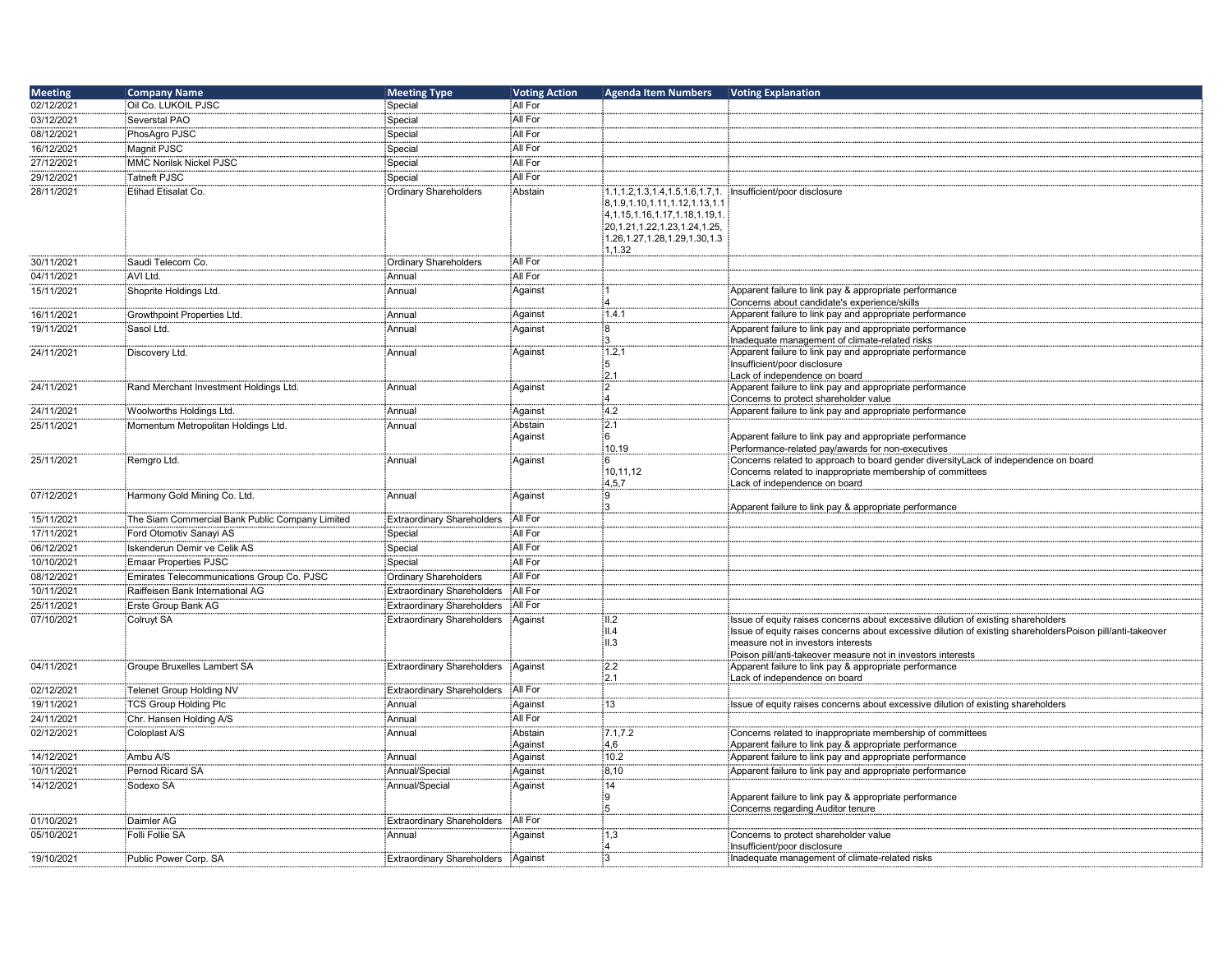| <b>Meeting</b> | <b>Company Name</b>                                  | <b>Meeting Type</b>               | <b>Voting Action</b> | <b>Agenda Item Numbers</b> | <b>Voting Explanation</b>                                                                                                                             |
|----------------|------------------------------------------------------|-----------------------------------|----------------------|----------------------------|-------------------------------------------------------------------------------------------------------------------------------------------------------|
| 04/11/2021     | Folli Follie SA                                      | <b>Extraordinary Shareholders</b> | All For              |                            |                                                                                                                                                       |
| 10/12/2021     | Hellenic Petroleum SA                                | <b>Extraordinary Shareholders</b> | All For              |                            |                                                                                                                                                       |
| 14/12/2021     | Terna Energy SA                                      | <b>Extraordinary Shareholders</b> | All For              |                            |                                                                                                                                                       |
| 16/12/2021     | Public Power Corp. SA                                | <b>Extraordinary Shareholders</b> | Against              | $\mathcal{P}$              | Inadequate management of climate-related risks                                                                                                        |
| 20/10/2021     | Seagate Technology Holdings Plc                      | Annual                            | Against              | 1a,2                       |                                                                                                                                                       |
| 09/12/2021     | Medtronic Plc                                        | Annual                            | Against              | 1b,3                       |                                                                                                                                                       |
| 17/12/2021     | Shares VII plc - iShares MSCI UK Small Cap UCITS ETF | Annual                            | Against              | ៖ឧ                         | Overboarded/Too many other time commitments                                                                                                           |
| 04/10/2021     | DiaSorin SpA                                         | <b>Extraordinary Shareholders</b> | All For              |                            |                                                                                                                                                       |
| 08/10/2021     | A2A SpA                                              | <b>Extraordinary Shareholders</b> | All For              |                            |                                                                                                                                                       |
| 14/10/2021     | Intesa Sanpaolo SpA                                  | <b>Ordinary Shareholders</b>      | All For              |                            |                                                                                                                                                       |
| 15/10/2021     | Nexi SpA                                             | <b>Extraordinary Shareholders</b> | Against              |                            |                                                                                                                                                       |
| 21/10/2021     | FinecoBank SpA                                       | <b>Ordinary Shareholders</b>      | All For              |                            |                                                                                                                                                       |
| 28/10/2021     | Mediobanca SpA                                       | Annual/Special                    | Against              | 3.1,3.2                    | Apparent failure to link pay & appropriate performance                                                                                                |
|                |                                                      |                                   |                      | А                          | Insufficient/poor disclosure                                                                                                                          |
| 03/11/2021     | Banca Mediolanum SpA                                 | <b>Extraordinary Shareholders</b> | Against              | 1.1, 2.1, 2.2              | Concerns related to minority shareholder interest                                                                                                     |
| 03/12/2021     | Atlantia SpA                                         | <b>Extraordinary Shareholders</b> | All For              |                            |                                                                                                                                                       |
| 09/11/2021     | B&M European Value Retail SA                         | <b>Extraordinary Shareholders</b> | All For              |                            |                                                                                                                                                       |
| 16/12/2021     | Randstad NV                                          | <b>Extraordinary Shareholders</b> | All For              |                            |                                                                                                                                                       |
| 17/12/2021     | Royal Vopak NV                                       | <b>Extraordinary Shareholders</b> | All For              |                            |                                                                                                                                                       |
| 23/12/2021     | <b>CNH Industrial NV</b>                             | <b>Extraordinary Shareholders</b> | All For              |                            |                                                                                                                                                       |
| 06/10/2021     | <b>Evolution AB</b>                                  | <b>Extraordinary Shareholders</b> | All For              |                            |                                                                                                                                                       |
| 21/10/2021     | Kinnevik AB                                          | <b>Extraordinary Shareholders</b> | All For              |                            |                                                                                                                                                       |
| 21/10/2021     | Svenska Handelsbanken AB                             | <b>Extraordinary Shareholders</b> | All For              |                            |                                                                                                                                                       |
| 26/10/2021     | Sinch AB                                             | <b>Extraordinary Shareholders</b> | Against              | ۱g                         | Apparent failure to link pay and appropriate performance                                                                                              |
| 28/10/2021     | Hennes & Mauritz AB                                  | <b>Extraordinary Shareholders</b> | All For              |                            | Issue of equity raises concerns about excessive dilution of existing shareholders                                                                     |
| 28/10/2021     | Swedbank AB                                          | <b>Extraordinary Shareholders</b> | All For              |                            |                                                                                                                                                       |
|                |                                                      |                                   | All For              |                            |                                                                                                                                                       |
| 12/11/2021     | Skandinaviska Enskilda Banken AB                     | <b>Extraordinary Shareholders</b> | All For              |                            |                                                                                                                                                       |
| 17/11/2021     | Hexagon AB                                           | <b>Extraordinary Shareholders</b> | All For              |                            |                                                                                                                                                       |
| 23/11/2021     | Industrivarden AB                                    | <b>Extraordinary Shareholders</b> |                      |                            |                                                                                                                                                       |
| 28/12/2021     | <b>Trelleborg AB</b>                                 | <b>Extraordinary Shareholders</b> | All For              |                            |                                                                                                                                                       |
| 01/10/2021     | Credit Suisse Group AG                               | <b>Extraordinary Shareholders</b> | Against              |                            | Insufficient/poor disclosure                                                                                                                          |
| 03/11/2021     | <b>Chubb Limited</b>                                 | <b>Extraordinary Shareholders</b> | Against              | i٩                         | Insufficient basis to support a decision                                                                                                              |
| 26/11/2021     | Roche Holding AG                                     | <b>Extraordinary Shareholders</b> | Against              | :2                         | Concerns about reducing shareholder rights<br>Insufficient/poor disclosure                                                                            |
| 08/12/2021     | Barry Callebaut AG                                   | Annual                            | Against              | 1.2                        | Apparent failure to link pay and appropriate performance                                                                                              |
|                |                                                      |                                   |                      | ÷ิคิ                       | Insufficient/poor disclosure                                                                                                                          |
| 26/11/2021     | Agnico Eagle Mines Ltd.                              | Special                           | All For              |                            |                                                                                                                                                       |
| 08/12/2021     | Canadian Pacific Railway Limited                     | Special                           | All For              |                            |                                                                                                                                                       |
| 13/12/2021     | H&R Real Estate Investment Trust                     | Special                           | All For              |                            |                                                                                                                                                       |
| 06/10/2021     | NIKE, Inc.                                           | Annual                            | Against              | $\overline{2}$             | Apparent failure to link pay & appropriate performance                                                                                                |
|                |                                                      |                                   |                      | 1c                         | Concerns to protect shareholder value                                                                                                                 |
|                |                                                      |                                   |                      | 4,5,6                      | SH: For shareholder resolution, against management recommendation / Shareholder proposal promotes better<br>management of ESG opportunities and risks |
|                |                                                      |                                   |                      |                            | SH: For shareholder resolution, against management recommendation / Shareholder proposal promotes                                                     |
|                |                                                      |                                   |                      |                            | transparency                                                                                                                                          |
| 07/10/2021     | Tesla, Inc.                                          | Annual                            | Against              | 1.1                        | Concerns about overall board structure 2- Concerns related to board gender diversity 3- Inadequate                                                    |
|                |                                                      |                                   |                      | 1.2                        | management of climate-related risks                                                                                                                   |
|                |                                                      |                                   |                      | 6,7,8                      | Concerns to protect shareholder value                                                                                                                 |
|                |                                                      |                                   |                      |                            | SH: For shareholder resolution, against management recommendation / Shareholder proposal promotes<br>appropriate accountability or incentivisation    |
|                |                                                      |                                   |                      |                            | SH: For shareholder resolution, against management recommendation / Shareholder proposal promotes better                                              |
|                |                                                      |                                   |                      |                            | management of ESG opportunities and risks                                                                                                             |
|                |                                                      |                                   |                      |                            | SH: For shareholder resolution, against management recommendation / Shareholder proposal promotes better                                              |
|                |                                                      |                                   |                      |                            | management of ESG opportunities and risks 2- SH: For shareholder resolution, against management                                                       |
|                |                                                      |                                   |                      |                            | recommendation / Shareholder proposal promotes transparency                                                                                           |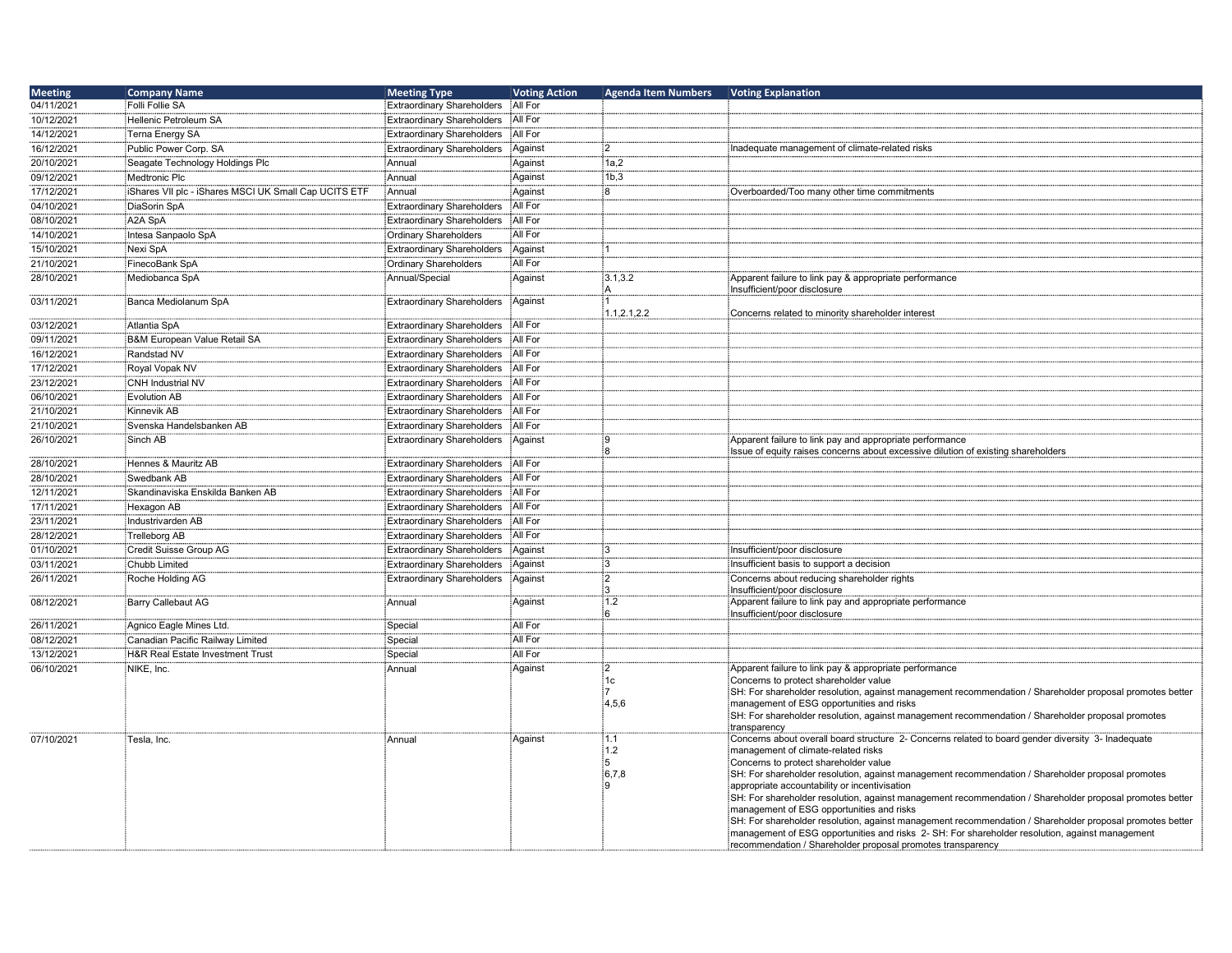| <b>Meeting</b> | <b>Company Name</b>                  | <b>Meeting Type</b> | <b>Voting Action</b> | <b>Agenda Item Numbers</b> | <b>Voting Explanation</b>                                                                                                                                            |
|----------------|--------------------------------------|---------------------|----------------------|----------------------------|----------------------------------------------------------------------------------------------------------------------------------------------------------------------|
| 12/10/2021     | The Procter & Gamble Company         | :Annual             | Against              | :3                         | Apparent failure to link pay & appropriate performance                                                                                                               |
|                |                                      |                     |                      | 1g                         | Concerns about remuneration committee performance                                                                                                                    |
| 14/10/2021     | Paychex, Inc.                        | Annual              | Against              | $\frac{1}{2}$<br>i1h       | Apparent failure to link pay and appropriate performance<br>Concerns about remuneration committee performanceConcerns related to approach to board diversityConcerns |
|                |                                      |                     |                      |                            | related to succession planning                                                                                                                                       |
| 26/10/2021     | Cintas Corporation                   | Annual              | Against              | $\mathbf{2}$               | Apparent failure to link pay and appropriate performance                                                                                                             |
|                |                                      |                     |                      | ị1a                        | Concerns about remuneration committee performance                                                                                                                    |
|                |                                      |                     |                      | 1g                         | Concerns related to approach to board diversity                                                                                                                      |
|                |                                      |                     |                      | :4                         | Shareholder proposal promotes enhanced shareholder rights                                                                                                            |
| 27/10/2021     | Parker-Hannifin Corporation          | Annual              | Against              | iз<br>1g                   | Apparent failure to link pay and appropriate performance<br>Concerns about remuneration committee performance                                                        |
| 28/10/2021     | Bio-Techne Corporation               | :<br>Annual         | Against              | :3                         | Apparent failure to link pay and appropriate performance                                                                                                             |
|                |                                      |                     |                      | 2h                         | Concerns about remuneration committee performance                                                                                                                    |
|                |                                      |                     |                      | ∮2a                        | Concerns related to approach to board diversity                                                                                                                      |
| 28/10/2021     | Catalent, Inc.                       | Annual              | Against              | ∄c                         | Concerns related to board ethnic and/or racial diversity 2- Concerns related to board gender diversity                                                               |
| 03/11/2021     | Block, Inc.                          | Special             | All For              |                            |                                                                                                                                                                      |
| 03/11/2021     | <b>KLA Corporation</b>               | Annual              | Against              | :3                         | Apparent failure to link pay and appropriate performance                                                                                                             |
|                |                                      |                     |                      | :1.6                       | Concerns about remuneration committee performance                                                                                                                    |
| 04/11/2021     | NortonLifeLock Inc.                  | Special             | All For              |                            |                                                                                                                                                                      |
| 05/11/2021     | Cardinal Health, Inc.                | Annual              | Against              | :3                         | Apparent failure to link pay and appropriate performance                                                                                                             |
| 08/11/2021     | Lam Research Corporation             | : Annual            | All For              | 1a                         | Concerns about remuneration committee performance                                                                                                                    |
| 10/11/2021     | Automatic Data Processing, Inc.      | Annual              | Against              | $\frac{1}{2}$              | Apparent failure to link pay and appropriate performance                                                                                                             |
|                |                                      |                     |                      | 1 <sub>b</sub>             | Concerns about remuneration committee performance                                                                                                                    |
| 10/11/2021     | Fox Corporation                      | Annual              | Against              | 3                          | Apparent failure to link pay and appropriate performance                                                                                                             |
|                |                                      |                     |                      | 1g                         | Concerns about remuneration committee performance                                                                                                                    |
|                |                                      |                     |                      | ị1h                        | Concerns related to approach to board gender diversityConcerns to protect shareholder value                                                                          |
|                |                                      |                     |                      |                            | Shareholder proposal promotes transparency                                                                                                                           |
| 10/11/2021     | Oracle Corporation                   | Annual              | Against              | 1.5<br>:1.4                | Concerns about remuneration committee performance<br>Concerns related to board ethnic and/or racial diversity 2- Concerns related to board gender diversity 3- Lack  |
|                |                                      |                     |                      | iз                         | of independence on board                                                                                                                                             |
|                |                                      |                     |                      | :5                         | Issue of capital raises concerns about excessive dilution of existing shareholders                                                                                   |
|                |                                      |                     |                      | ់ត                         | SH: For shareholder resolution, against management recommendation / Shareholder proposal promotes better                                                             |
|                |                                      |                     |                      |                            | management of ESG opportunities and risks                                                                                                                            |
|                |                                      |                     |                      |                            | SH: For shareholder resolution, against management recommendation / Shareholder proposal promotes                                                                    |
| 12/11/2021     | The Estee Lauder Companies, Inc.     | Annual              | Against              | 1d,3                       | enhanced shareholder rights                                                                                                                                          |
|                |                                      |                     |                      | 1a,1b                      | Apparent failure to link pay & appropriate performance                                                                                                               |
| 16/11/2021     | Jack Henry & Associates, Inc.        | Annual              | All For              |                            |                                                                                                                                                                      |
| 16/11/2021     | Western Digital Corporation          | Annual              | All For              |                            |                                                                                                                                                                      |
| 17/11/2021     | News Corporation                     | Annual              | Against              | :3                         | Apparent failure to link pay and appropriate performance.                                                                                                            |
|                |                                      |                     |                      | ∄1i                        | Concerns about remuneration committee performance                                                                                                                    |
|                |                                      |                     |                      | ┊1e                        | Concerns to protect shareholder value                                                                                                                                |
|                |                                      |                     |                      | ٠4                         | Shareholder proposal promotes enhanced shareholder rights                                                                                                            |
| 17/11/2021     | The Clorox Company                   | : Annual            | All For              |                            |                                                                                                                                                                      |
| 18/11/2021     | Broadridge Financial Solutions, Inc. | Annual              | Against              | $\frac{1}{2}$              | Apparent failure to link pay and appropriate performance                                                                                                             |
| 18/11/2021     | ResMed Inc.                          | Annual              | Against              | із                         | Apparent failure to link pay and appropriate performance.                                                                                                            |
| 19/11/2021     | <b>Sysco Corporation</b>             | :<br>Annual         | Against              | 1e<br>-4                   | Concerns about overall board structure                                                                                                                               |
|                |                                      |                     |                      | $\overline{2}$             | Apparent failure to link pay & appropriate performance                                                                                                               |
|                |                                      |                     |                      | ‡1b                        | Concerns about remuneration committee performance                                                                                                                    |
|                |                                      |                     |                      | 1c                         | Concerns related to board ethnic and/or racial diversity 2- Concerns related to board gender diversity                                                               |
| 30/11/2021     | Microsoft Corporation                | Annual              | Against              | :2                         | Apparent failure to link pay & appropriate performance                                                                                                               |
|                |                                      |                     |                      | 15,6,8,9                   | SH: For shareholder resolution, against management recommendation / Shareholder proposal promotes                                                                    |
|                |                                      |                     |                      |                            | appropriate accountability or incentivisation 2- SH: For shareholder resolution, against management                                                                  |
| 01/12/2021     | Campbell Soup Company                | Annual              | Against              | :3                         | recommendation / Shareholder proposal promotes transparency<br>Apparent failure to link pay and appropriate performance                                              |
|                |                                      |                     |                      | 1.9                        | Concerns about remuneration committee performance                                                                                                                    |
|                |                                      |                     |                      | 1.13                       | Concerns related to approach to board diversityConcerns related to board ethnic and/or racial diversity                                                              |
|                |                                      |                     |                      | 4.5                        | Shareholder proposal promotes enhanced shareholder rights                                                                                                            |
| 03/12/2021     | Copart, Inc.                         | :<br>Annual         | Against              | :2                         | Apparent failure to link pay and appropriate performance                                                                                                             |
|                |                                      |                     |                      | 1.5                        | Concerns about remuneration committee performance                                                                                                                    |
|                |                                      |                     |                      | 1.8                        | Concerns related to approach to board gender diversityConcerns related to approach to board diversity                                                                |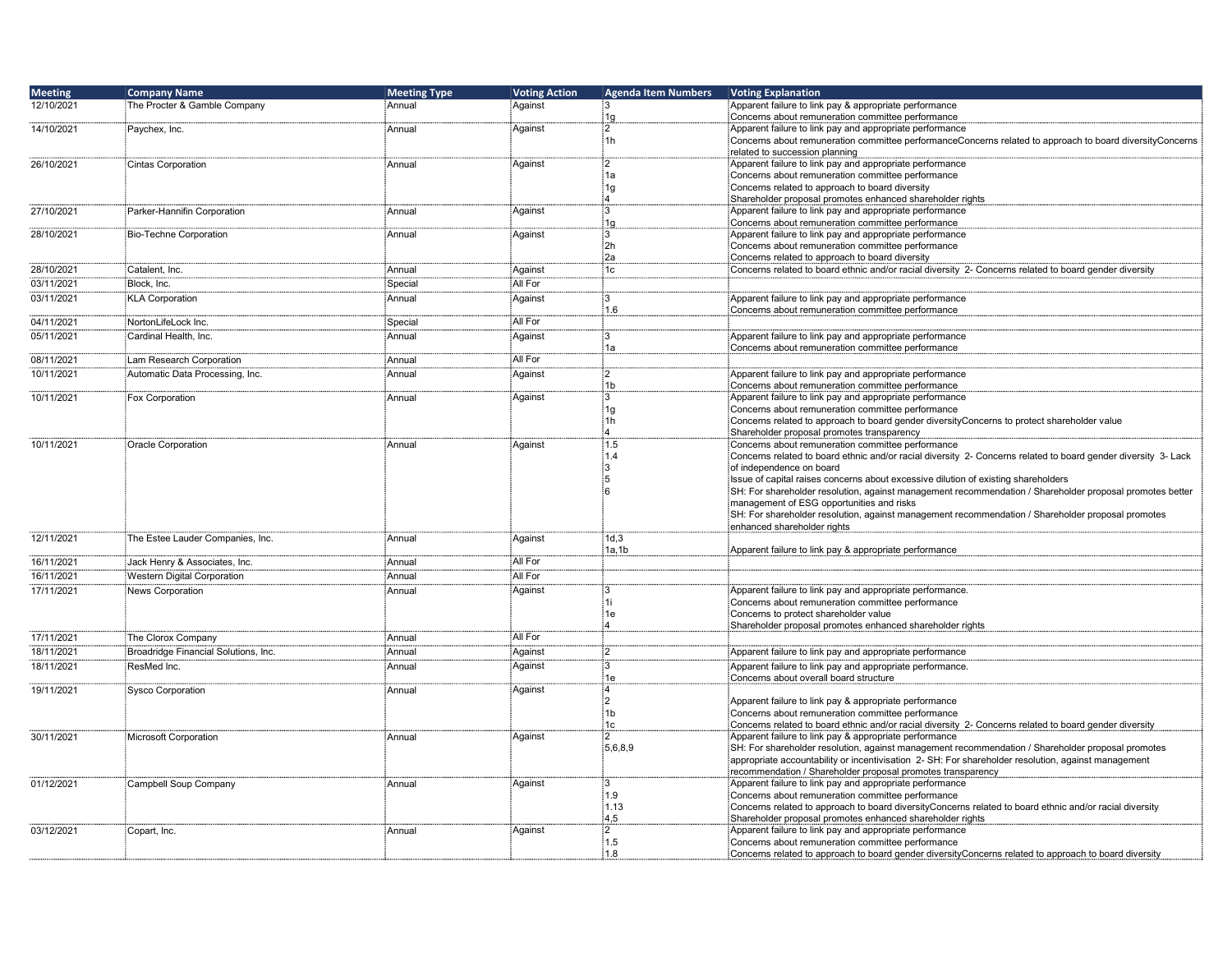| <b>Meeting</b> | <b>Company Name</b>                              | <b>Meeting Type</b> | <b>Voting Action</b> | <b>Agenda Item Numbers</b> | <b>Voting Explanation</b>                                                                                                                             |
|----------------|--------------------------------------------------|---------------------|----------------------|----------------------------|-------------------------------------------------------------------------------------------------------------------------------------------------------|
| 07/12/2021     | Peloton Interactive, Inc.                        | Annual              | Against              | ፡3                         | Apparent failure to link pay and appropriate performance                                                                                              |
|                |                                                  |                     |                      | 1.1                        | Concerns about overall board structureConcerns related to approach to board diversityConcerns to protect                                              |
|                |                                                  |                     |                      | 1.2                        | shareholder value<br>Concerns about remuneration committee performance                                                                                |
| 08/12/2021     | Vail Resorts, Inc.                               | Annual              | Against              | iЗ                         | Apparent failure to link pay and appropriate performance                                                                                              |
|                |                                                  |                     |                      | 1a                         | Concerns about remuneration committee performance                                                                                                     |
| 10/12/2021     | Kansas City Southern                             | Special             | Against              | :2                         | Apparent failure to link pay and appropriate performance                                                                                              |
| 10/12/2021     | Viatris Inc.                                     | Annual              | All For              |                            |                                                                                                                                                       |
| 13/12/2021     | Cisco Systems, Inc.                              | Annual              | Against              | :4                         |                                                                                                                                                       |
|                |                                                  |                     |                      | :2                         | Apparent failure to link pay & appropriate performance                                                                                                |
| 14/12/2021     |                                                  | Annual              | Against              | 1g<br>iЗ                   | Concerns about remuneration committee performance<br>Apparent failure to link pay & appropriate performance                                           |
|                | Palo Alto Networks, Inc.                         |                     |                      | 1a                         | Combined CEO/Chair 2- Concerns about overall board structure                                                                                          |
|                |                                                  |                     |                      | 1 <sub>b</sub>             | Concerns about remuneration committee performance                                                                                                     |
| 15/12/2021     | AutoZone, Inc.                                   | Annual              | Against              | :3                         | Apparent failure to link pay and appropriate performance                                                                                              |
|                |                                                  |                     |                      | 1.7                        | Concerns about remuneration committee performance                                                                                                     |
|                |                                                  |                     |                      |                            | SH: For shareholder resolution, against management recommendation / Shareholder proposal promotes better<br>management of ESG opportunities and risks |
| 16/12/2021     | FactSet Research Systems Inc.                    | Annual              | Against              | :4                         | SH: For shareholder resolution, against management recommendation / Shareholder proposal promotes                                                     |
|                |                                                  |                     |                      |                            | enhanced shareholder rights                                                                                                                           |
| 16/12/2021     | People's United Financial, Inc.                  | Annual              | Against              | :2                         | Apparent failure to link pay and appropriate performance.                                                                                             |
|                |                                                  |                     |                      |                            | Concerns about remuneration committee performance                                                                                                     |
|                |                                                  |                     | All For              | 1c                         | Concerns related to approach to board diversityConcerns related to board ethnic and/or racial diversity                                               |
| 16/12/2021     | 888 Holdings Plc                                 | Special             | All For              |                            |                                                                                                                                                       |
| 01/10/2021     | Fidelity Emerging Markets Limited                | Special             | All For              |                            |                                                                                                                                                       |
| 02/12/2021     | VinaCapital Vietnam Opportunity Fund Limited     | Annual              |                      |                            |                                                                                                                                                       |
| 08/12/2021     | Fidelity Emerging Markets Limited                | Annual              | All For              |                            |                                                                                                                                                       |
| 15/12/2021     | Schroder Oriental Income Fund Limited            | Annual              | All For              |                            |                                                                                                                                                       |
| 01/12/2021     | Playtech Plc                                     | Special             | All For              |                            |                                                                                                                                                       |
| 05/10/2021     | Sanne Group Plc                                  | Court               | All For              |                            |                                                                                                                                                       |
| 05/10/2021     | Sanne Group Plc                                  | Special             | All For              |                            |                                                                                                                                                       |
| 10/11/2021     | Amcor Plc                                        | Annual              | All For              |                            |                                                                                                                                                       |
| 02/12/2021     | Ferguson Plc                                     | Annual              | Against              | :2                         | Apparent failure to link pay & appropriate performance                                                                                                |
| 01/10/2021     | Henderson Smaller Companies Investment Trust PLC | Annual              | All For              |                            |                                                                                                                                                       |
| 04/10/2021     | Blackrock Throgmorton Trust PLC                  | Special             | All For              |                            |                                                                                                                                                       |
| 04/10/2021     | Ultra Electronics Holdings Plc                   | Court               | All For              |                            |                                                                                                                                                       |
| 04/10/2021     | Ultra Electronics Holdings Plc                   | Special             | All For              |                            |                                                                                                                                                       |
| 13/10/2021     | Barratt Developments Plc                         | Annual              | All For              |                            |                                                                                                                                                       |
| 14/10/2021     | <b>BHP Group Plc</b>                             | Annual              | Against              | :21                        | Fund manager or client vote                                                                                                                           |
| 14/10/2021     | Rank Group Plc                                   |                     | Against              | 20,23<br>2,3,16            | Inadequate management of climate-related risks<br>Apparent failure to link pay and appropriate performance                                            |
|                |                                                  | Annual              |                      |                            | Concerns about remuneration committee performance                                                                                                     |
|                |                                                  |                     |                      |                            | Overboarded/Too many other time commitments                                                                                                           |
| 15/10/2021     | Ashmore Group Plc                                | Annual              | Against              | :9                         | Apparent failure to link pay and appropriate performance                                                                                              |
| 15/10/2021     | Hargreaves Lansdown Plc                          | Annual              | Against              | iЗ                         | Apparent failure to link pay & appropriate performance                                                                                                |
| 19/10/2021     | Wm Morrison Supermarkets Plc                     | Court               | All For              |                            |                                                                                                                                                       |
| 19/10/2021     | Wm Morrison Supermarkets Plc                     | Special             | All For              |                            |                                                                                                                                                       |
| 21/10/2021     | Dechra Pharmaceuticals PLC                       | Annual              | All For              |                            |                                                                                                                                                       |
| 27/10/2021     | Pantheon International Participations PLC        | Annual              | All For              |                            |                                                                                                                                                       |
| 28/10/2021     | Capricorn Energy Plc                             | Special             | All For              |                            |                                                                                                                                                       |
| 28/10/2021     | City of London Investment Trust PLC              | Annual              | All For              |                            |                                                                                                                                                       |
| 02/11/2021     | Murray Income Trust PLC                          | Annual              | All For              |                            |                                                                                                                                                       |
| 04/11/2021     | JPMorgan Emerging Markets Investment Trust PLC   | Annual              | All For              |                            |                                                                                                                                                       |
| 04/11/2021     | <b>NCC Group Plc</b>                             | Annual              | Against              | i٩                         | Apparent failure to link pay and appropriate performance                                                                                              |
|                |                                                  |                     |                      |                            | Concerns related to approach to board diversity                                                                                                       |
| 05/11/2021     | Hochschild Mining Plc                            | Special             | All For              |                            |                                                                                                                                                       |
| 10/11/2021     | European Opportunities Trust plc                 | Annual              | All For              |                            |                                                                                                                                                       |
| 10/11/2021     | Hays plc                                         | Annual              | All For              |                            |                                                                                                                                                       |